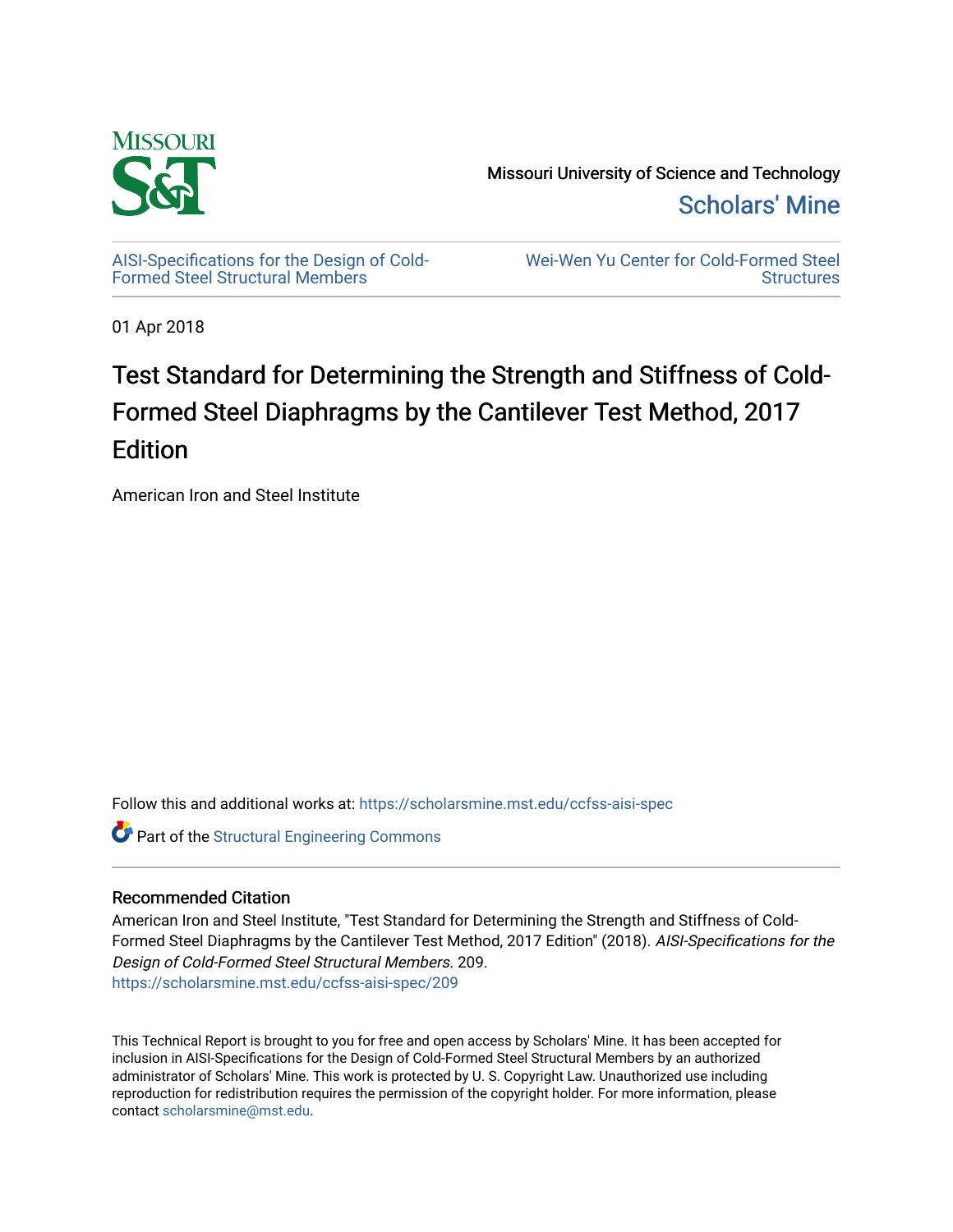



# **AISI** STANDARD

Test Standard for Determining the

Strength and Stiffness of

Cold-Formed Steel Diaphragms

by the Cantilever Test Method

2017 Edition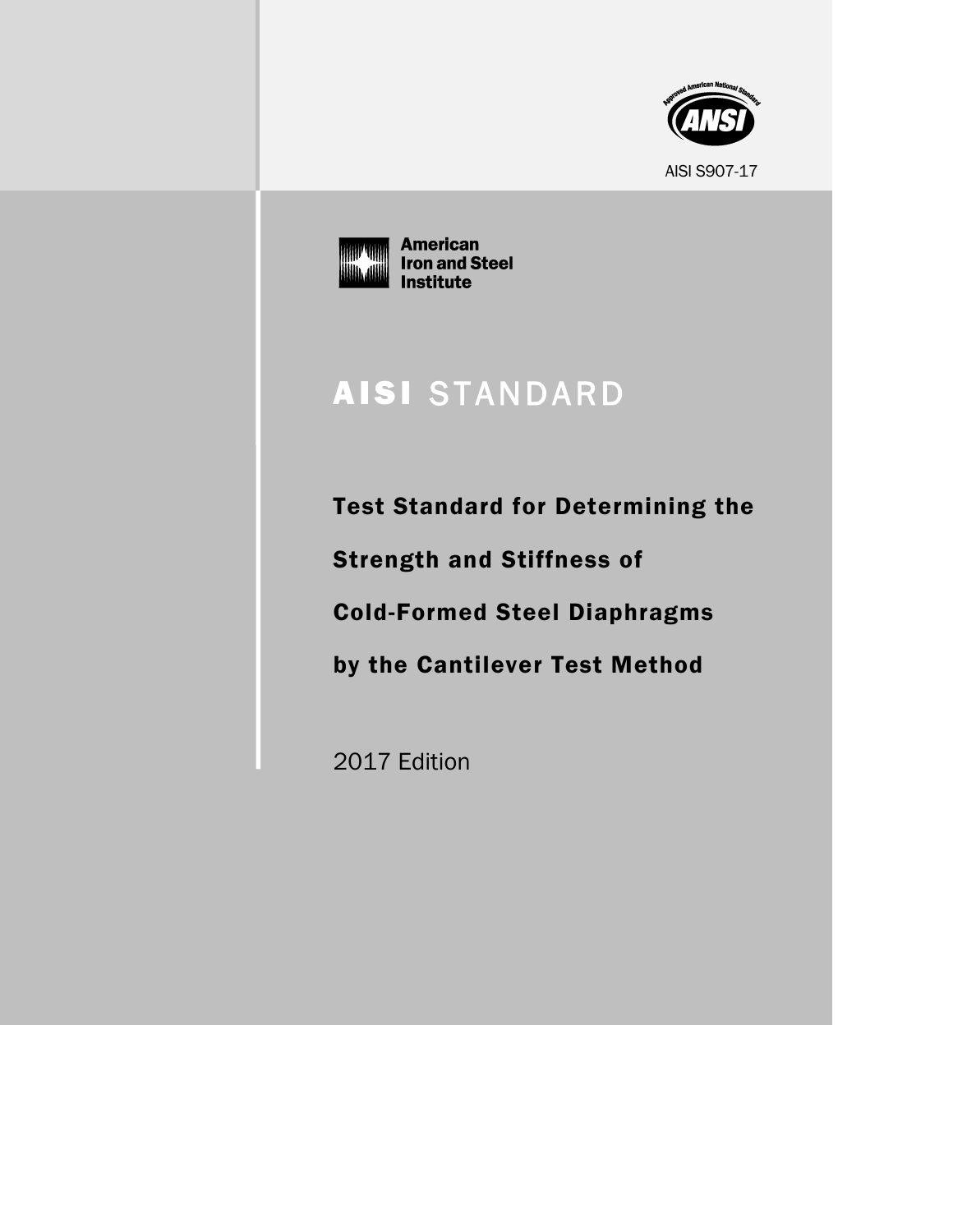

AISI S907-17



## AISI STANDARD

Test Standard for Determining the Strength and Stiffness of Cold-Formed Steel Diaphragms by the Cantilever Test Method

2017 EDITION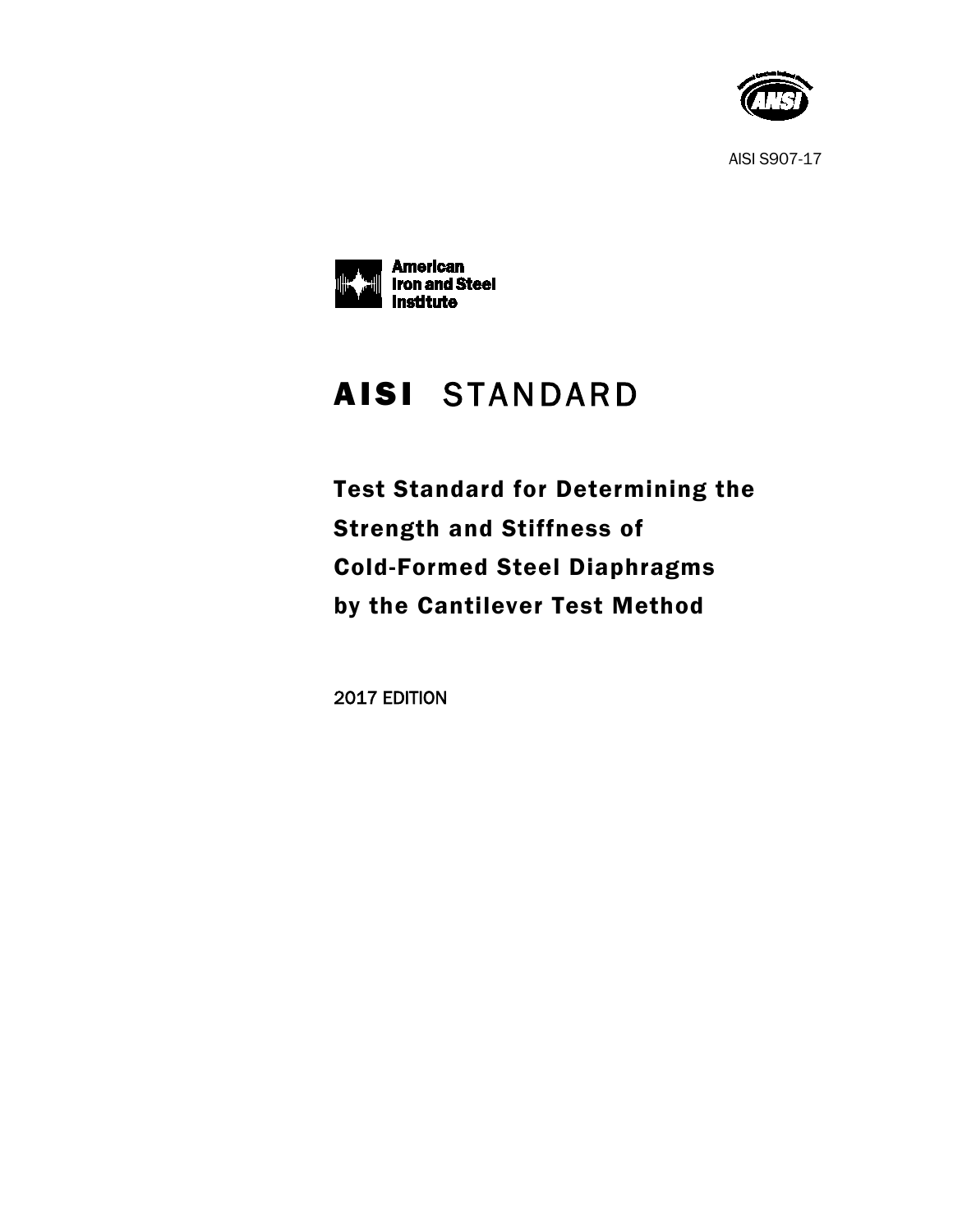The material contained herein has been developed by the American Iron and Steel Institute (AISI) Committee on Specifications for the Design of Cold-Formed Steel Structural Members. The organization and the Committee have made a diligent effort to present accurate, reliable, and useful information on testing of cold-formed steel members, components or structures. The Committee acknowledges and is grateful for the contributions of the numerous researchers, engineers, and others who have contributed to the body of knowledge on the subject. With anticipated improvements in understanding of the behavior of cold-formed steel and the continuing development of new technology, this material will become dated. It is anticipated that future editions of this test procedure will update this material as new information becomes available, but this cannot be guaranteed.

The materials set forth herein are for general information only. They are not a substitute for competent professional advice. Application of this information to a specific project should be reviewed by a registered professional engineer. Indeed, in most jurisdictions, such review is required by law. Anyone making use of the information set forth herein does so at their own risk and assumes any and all resulting liability arising therefrom.

1st Published – April 2018

Produced by American Iron and Steel Institute

Copyright American Iron and Steel Institute 2018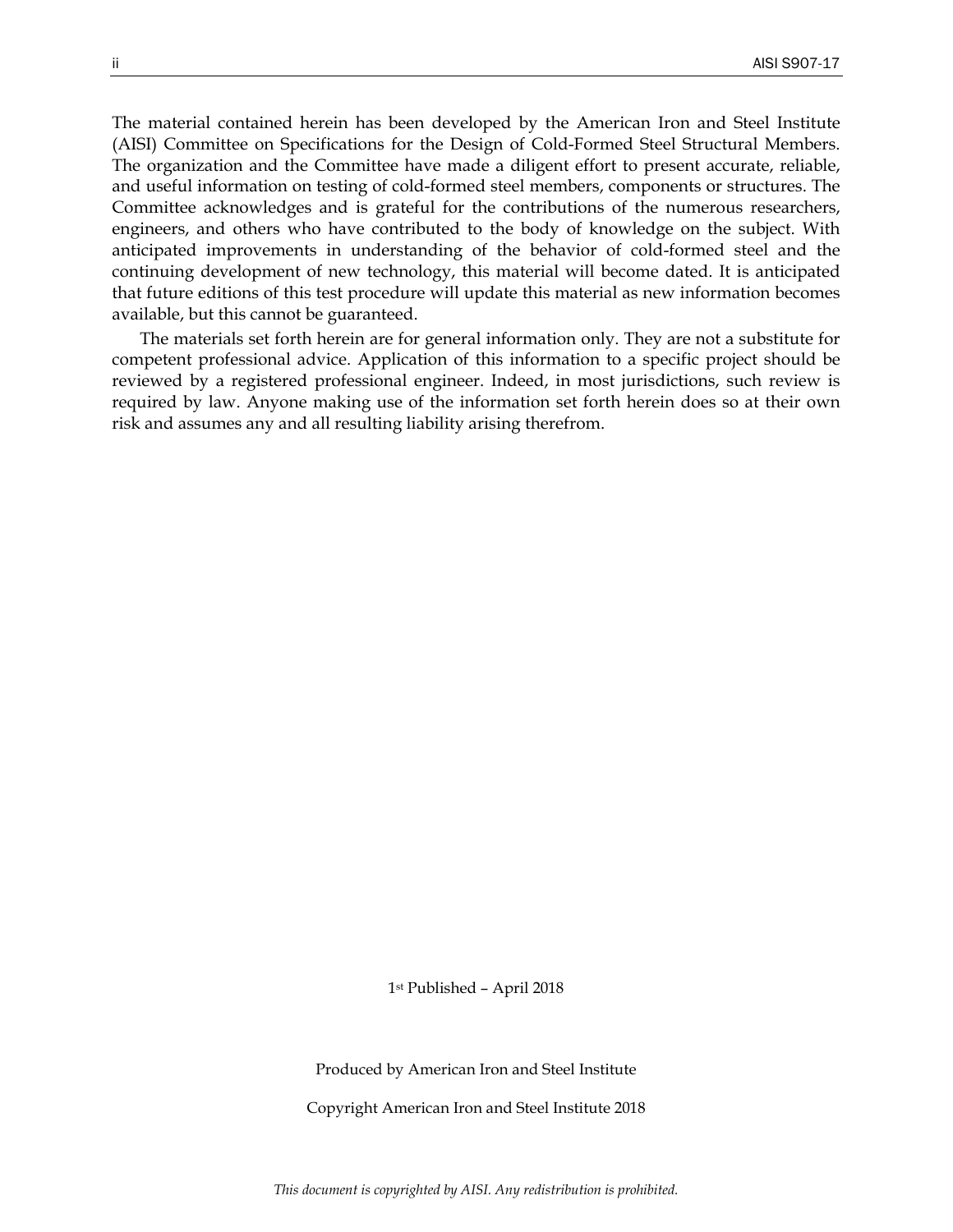#### PREFACE

The American Iron and Steel Institute Committee on Specifications has developed this Standard to provide requirements for static and cyclic testing of floor, roof and wall *diaphragm* assemblies. This standard applies to framed cold-formed *steel panel* floor, roof and wall *diaphragm* construction.

The Committee acknowledges and is grateful for the contributions of the numerous engineers, researchers, producers and others who have contributed to the body of knowledge on the subject.

Commentary and User Notes are non-mandatory and copyrightable portions of this Standard.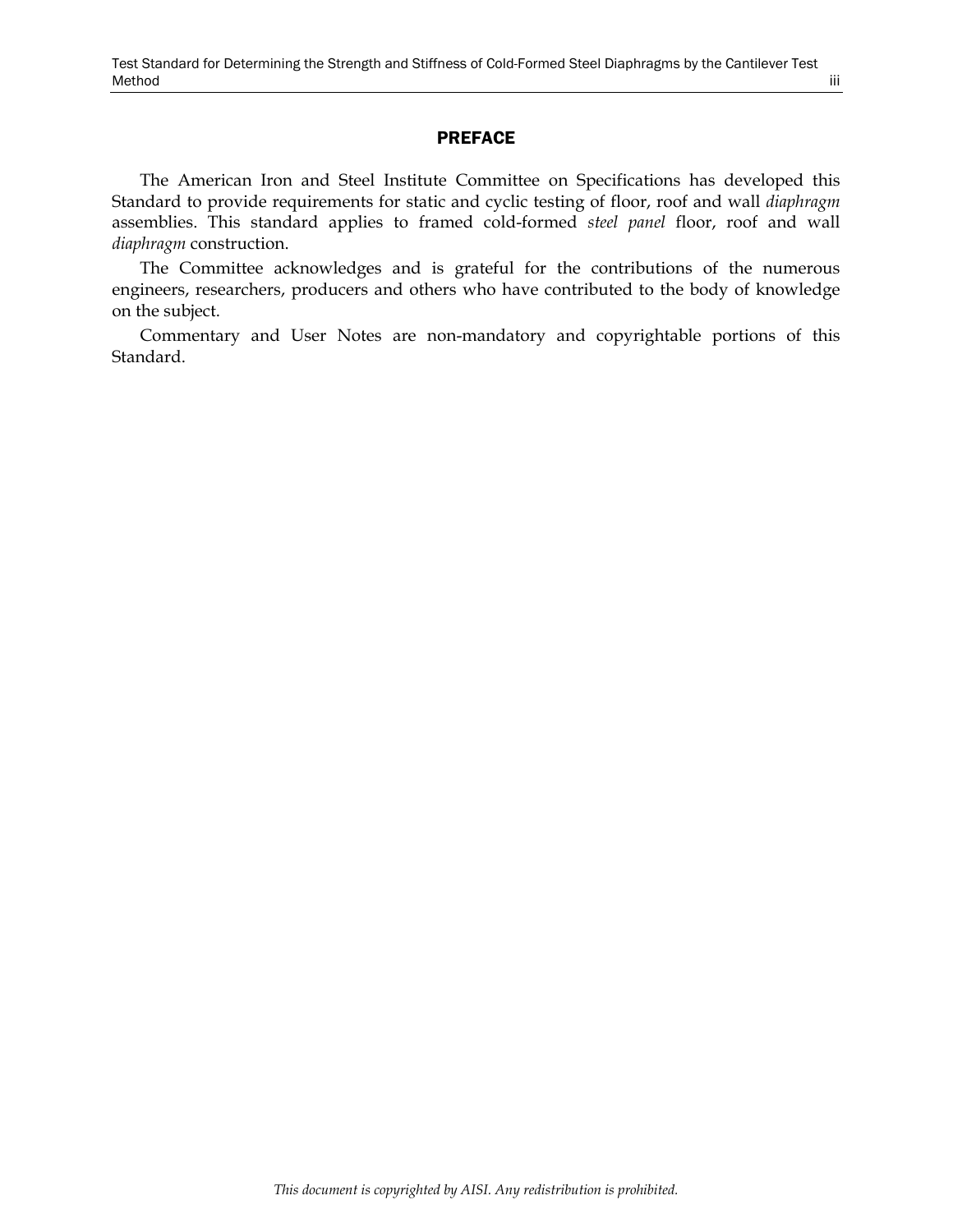This Page is Intentionally Left Blank.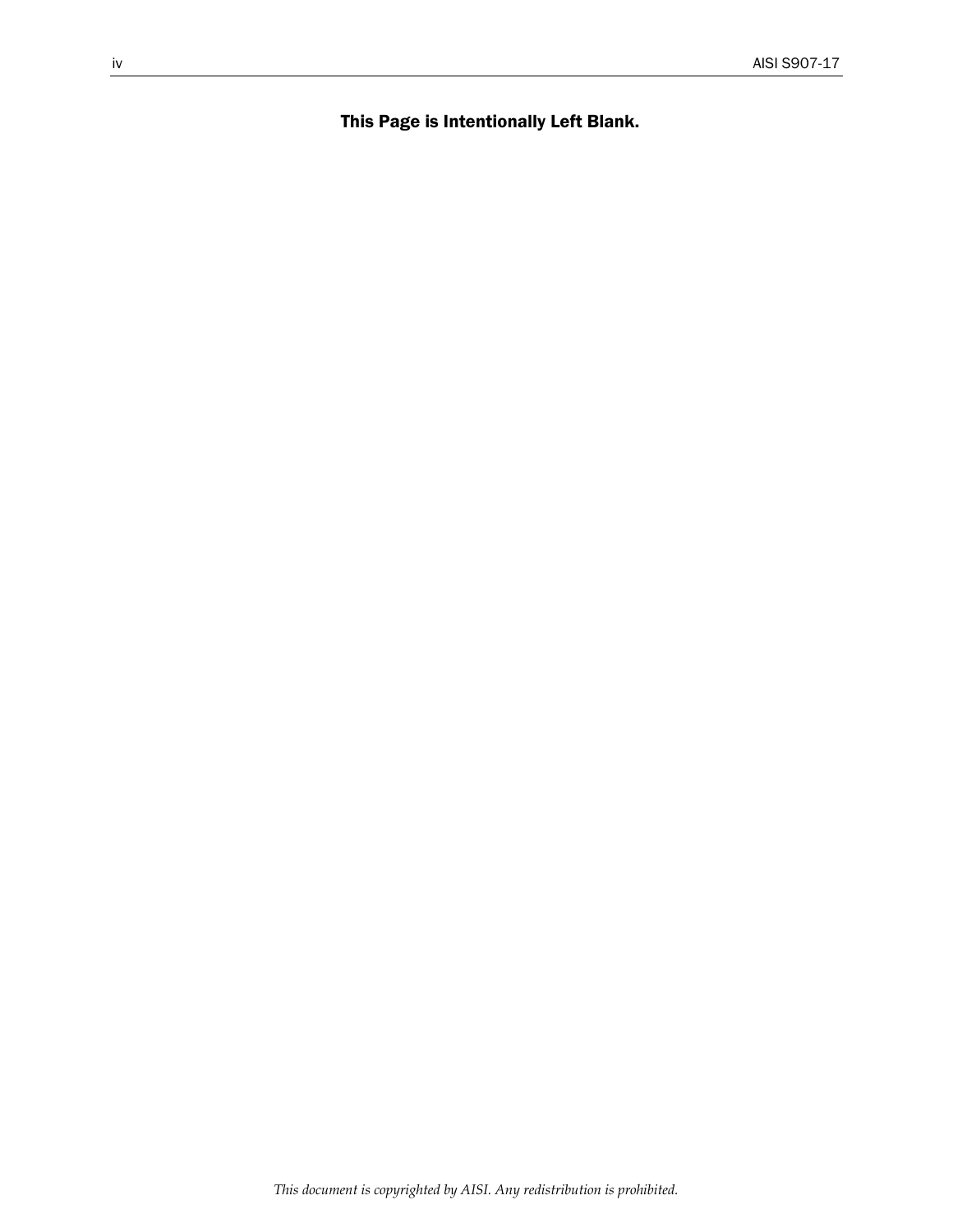## AISI Committee on Specifications for the Design of Cold-Formed Steel Structural Members

R. B. Haws, *Chairman* Nucor Buildings Group S. R. Fox, *Vice-Chairman* Canadian Sheet Steel Building Institute H. H. Chen, *Secretary* American Iron and Steel Institute D. Allen Super Stud Building Products P. Bodwell Verco Decking, Inc. R. L. Brockenbrough R. L. Brockenbrough and Associates J. Buckholt Computerized Structural Design J. K. Crews Unarco Material Handling, Inc. L. R. Daudet Simpson Strong-Tie R. S. Douglas **National Council of Structural Engineers Associations** W. S. Easterling The State University Virginia Polytechnic Institute and State University D. Fulton Triangle Fastener Corporation R. S. Glauz RSG Software, Inc. P. S. Green Bechtel Power Corporation W. B. Hall University of Illinois G. J. Hancock University of Sydney A. J. Harrold BlueScope Buildings North America L. Kruth American Institute of Steel Construction R. L. Madsen Supreme Steel Framing System Association J. A. Mattingly Consultant W. McRoy **ICC Evaluation Service**, Inc. C. Moen NBM Technologies, Inc. J. R. U. Mujagic Structural Engineering Consultant N. A. Rahman The Steel Network, Inc. G. Ralph ClarkDietrich Building Systems V. E. Sagan Metal Building Manufacturers Association T. Samiappan OMG, Inc. A. Sarawit Simpson Gumpetz & Heger B. W. Schafer Johns Hopkins University K. Schroeder Devco Engineering Inc. T. Sputo Steel Deck Institute R. Ziemian Structural Stability Research Council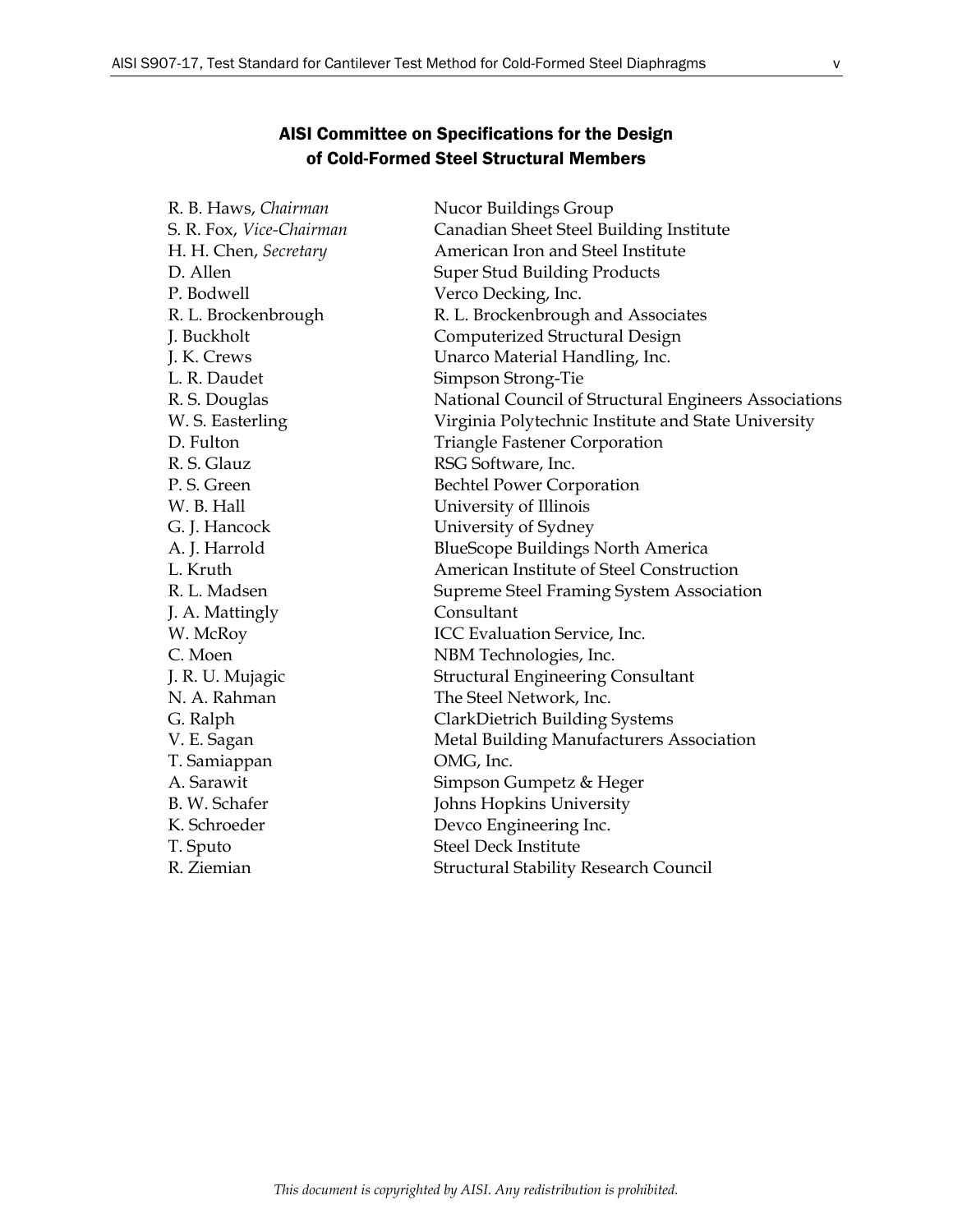## Subcommittee 6 – Test-Based Design

| L. R. Daudet, Chairman | Simpson Strong-Tie                                    |
|------------------------|-------------------------------------------------------|
| H. H. Chen, Secretary  | American Iron and Steel Institute                     |
| R. S. Douglas          | National Council of Structural Engineers Associations |
| D. Fox                 | TOTAL JOIST By ISPAN Systems                          |
| S. R. Fox              | Canadian Sheet Steel Building Institute               |
| W. Gould               | ICC Evaluation Service, Inc.                          |
| P. S. Green            | <b>Bechtel Power Corporation</b>                      |
| W. B. Hall             | University of Illinois                                |
| R. B. Haws             | Nucor Buildings Group                                 |
| R. L. Madsen           | Supreme Steel Framing System Association              |
| J. R. Martin           | Verco Decking, Inc.                                   |
| C. Moen                | NBM Technologies, Inc.                                |
| J.R.U. Mujagic         | <b>Structural Engineering Consultant</b>              |
| T. M. Murray           | Consultant                                            |
| K. Peterman            | University of Massachusetts Amherst                   |
| N. A. Rahman           | The Steel Network, Inc.                               |
| G. Ralph               | <b>ClarkDietrich Building Systems</b>                 |
| V. E. Sagan            | Metal Building Manufacturers Association              |
| T. Samiappan           | OMG, Inc.                                             |
| B. W. Schafer          | Johns Hopkins University                              |
| M. Schmeida            | <b>Gypsum Association</b>                             |
| R. Schuster            | Consultant                                            |
| F. Sesma               | California Expanded Metal Products                    |
| M. Speicher            | NIST Engineering Laboratory                           |
| T. Sputo               | <b>Steel Deck Institute</b>                           |
| C. Yu                  | University of North Texas                             |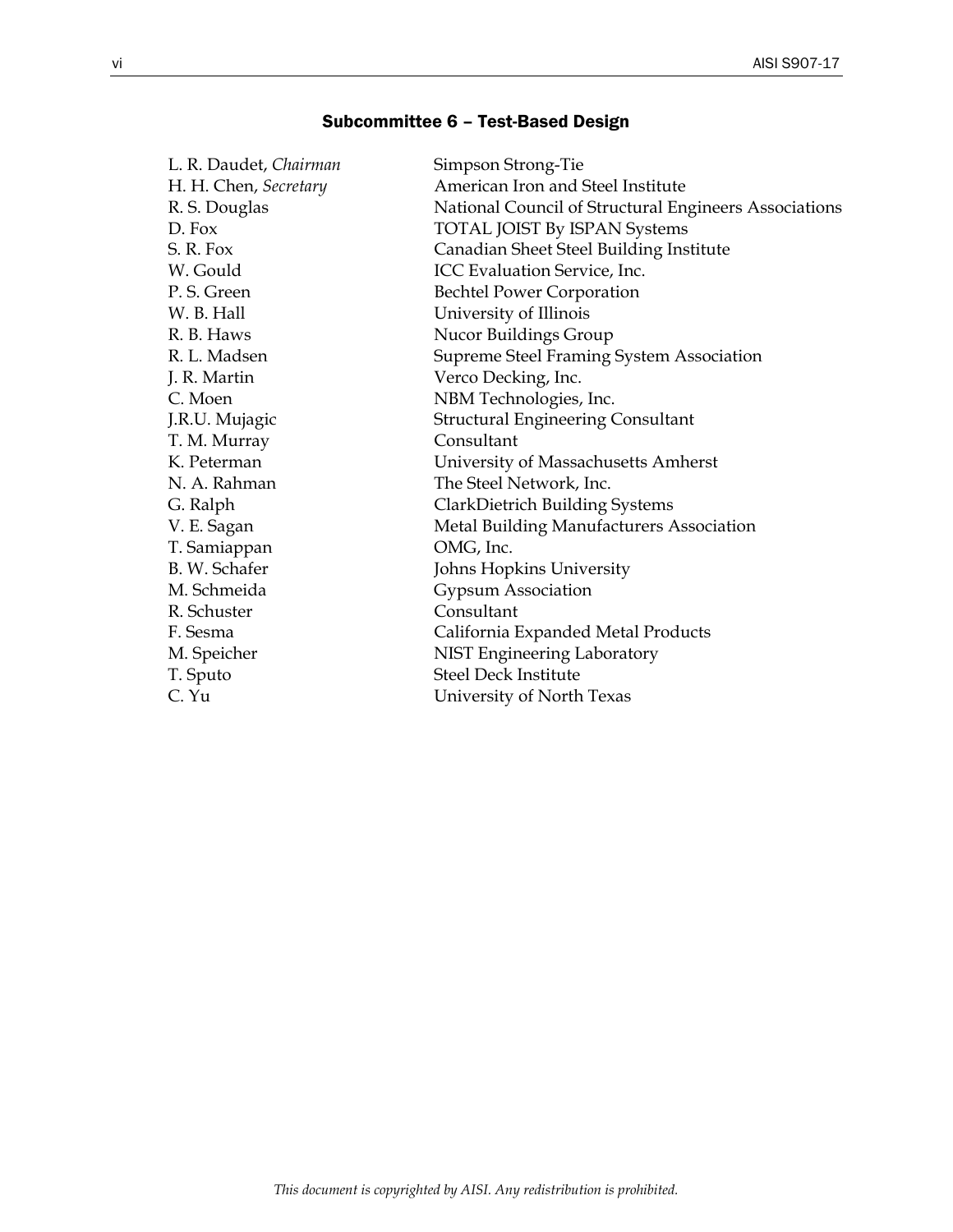## AISI S907-17 TEST STANDARD FOR DETERMINING THE STRENGTH AND STIFFNESS OF COLD-FORMED STEEL DIAPHRAGMS BY THE CANTILEVER TEST METHOD

## 1. Scope

This Standard applies to framed cold-formed *steel panel* floor, roof and wall *diaphragm* construction and provides requirements for static and cyclic testing of floor, roof and wall *diaphragm* assemblies.

1.1 *Static Testing*. Static testing to develop *in-plane* nominal shear strength and shear stiffness for floor, roof and wall *diaphragm* assemblies with *steel panels* shall be performed in accordance with Section 9.1 and with the following conditions and requirements:

**1.1.1** Tests shall be conducted using the cantilever test frame.

## User Note:

An alternative test method using a simple span test frame is given in ASTM E455-16.

1.1.2 Framing members supporting the cold-formed *steel panels* are permitted to be steel, concrete, wood, or a combination of materials representative of the intended end use.

1.1.3 Fills such as *structural concrete*, cellular concrete, or *insulating concrete* are permitted to be placed over the steel deck panels. Insulation is permitted to be placed between the *steel panels* and the support framing or over the top of *steel panels*.

**1.1.4** Tests are permitted to be run in the horizontal or vertical orientation.

**1.1.5** Tests are permitted as follows:

- (1) To determine *in-plane diaphragm* shear strength and shear stiffness or flexibility values for a *single diaphragm system* in a specific condition; and
- (2) To develop, modify or verify the application of an analytical model for *in-plane diaphragm* shear strength and shear stiffness or flexibility.

1.2 *Cyclic Testing*. Cyclic testing to develop load-displacement data and hysteresis loops for floor, roof and wall *diaphragm* assemblies with *steel panels* shall be performed in accordance with Section 9.2.

1.3 This Standard consists of Sections 1 through 13 inclusive.

## 2. Referenced Documents

The following documents or portions thereof are referenced within this Standard and shall be considered as part of the requirements of this document:

a. American Iron and Steel Institute (AISI), Washington, DC:

AISI S100-16, *North American Specification for the Design of Cold-Formed Steel Structural Members*

AISI S310-16, *North American Standard for the Design of Profiled Steel Diaphragm Panels*

b. ASTM International (ASTM), West Conshohocken, PA:

ASTM A370-14, *Standard Test Methods and Definitions for Mechanical Testing of Steel Products*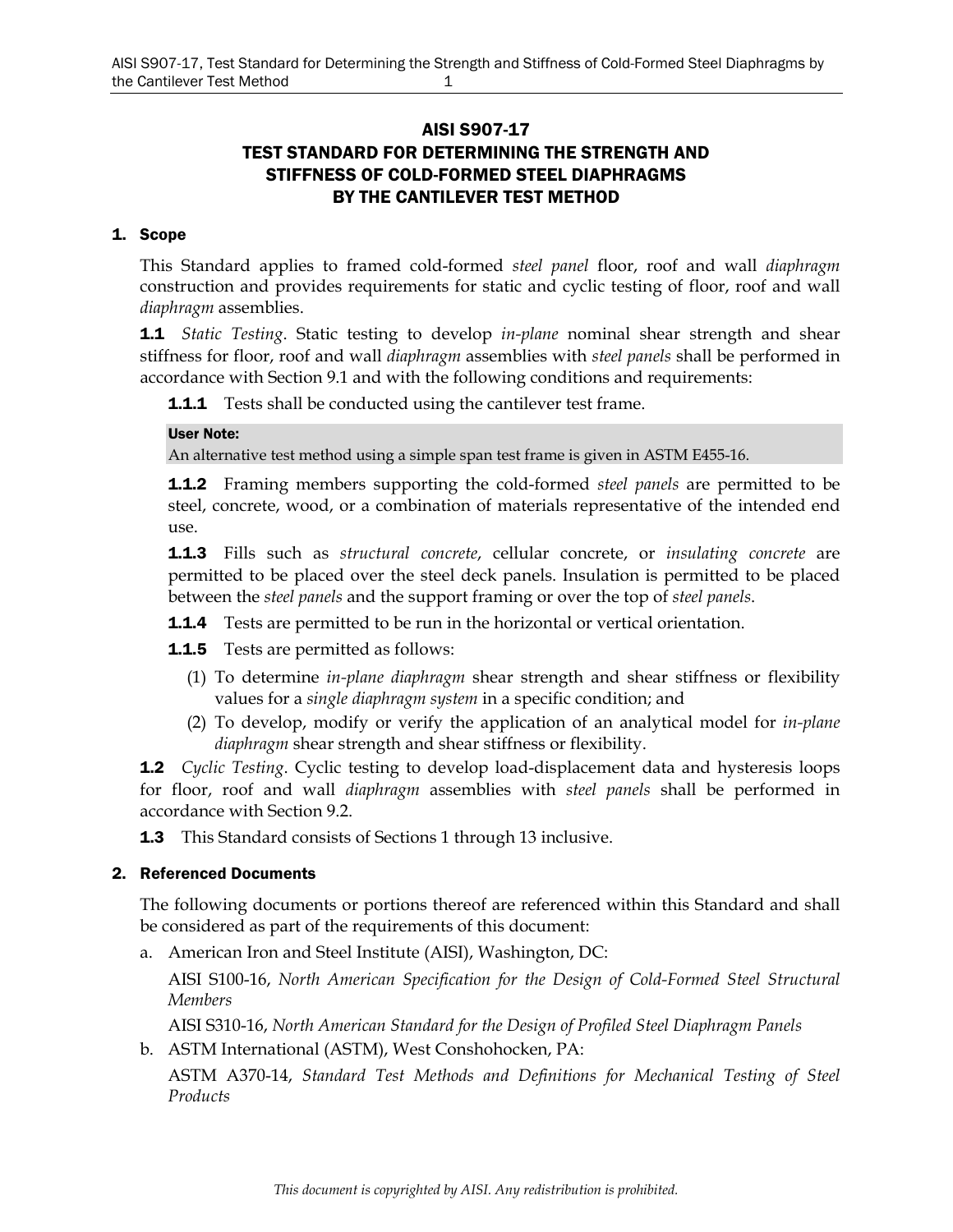ASTM C31/C31M-10, *Standard Test Practice for Making and Curing Concrete Test Specimens in the Field*

ASTM C33/33M-16e1, *Standard Specification for Concrete Aggregates*

ASTM C39/C39M-12, *Standard Test Method for Compressive Strength of Cylindrical Concrete Specimens*

ASTM C330/330M-14, *Standard Specification for Lightweight Aggregates for Structural Concrete*

ASTM C332-09, *Standard Specification for Lightweight Aggregates for Insulating Concrete*

ASTM C495/C495M-12, *Standard Test Method for Compressive Strength of Lightweight Insulating Concrete* 

ASTM C869/C869M-11(2016), *Standard Specification for Foaming Agents Used in Making Preformed Foam for Cellular Concrete*

ASTM E6-15, *Standard Terminology Relating to Methods of Mechanical Testing* IEEE/ASTM SI10-10, *American National Standard for Metric Practice*

c. American Welding Society (AWS), Miami, FL: AWS D1.1/D1.1M-2015, *Structural Welding Code - Steel* AWS D1.3/D1.3M-2008, *Structural Welding Code - Sheet Steel*

#### 3. Terminology

Where the following terms appear in this Standard, they shall have the meaning as defined herein. Terms not defined in Section 3 of this Standard, AISI S100, ASTM A370 or ASTM E6 shall have the ordinary accepted meaning for the context for which they are intended.

*Aspect Ratio.* Ratio of length to depth (a/b) of *test assembly*.

*Base Steel Thickness*. The thickness of bare steel exclusive of all coatings.

- *Bare Frame*. Steel, wood, concrete, or a combination of materials support members assembled to form the test frame of the *diaphragm* without *steel panels* installed onto the frame.
- *Cellular Deck*. Composite or partially composite built-up deck formed by fastening either a flat steel sheet or a *fluted panel* beneath and to another *fluted panel*.
- *Composite Deck*. Fluted or *cellular deck* that combines with *structural concrete* fill to form a slab with the steel deck as reinforcement. The fluted deck has embossments, interlocking profile geometry, or other horizontal shear connection devices to develop a mechanical bond between the deck and concrete so the slab compositely resists vertical and *diaphragm* shear loads.
- *Configuration*. A specific arrangement of panel geometry, thickness, mechanical properties, span(s), and attachments that is unique to a *test assembly*.
- *Diaphragm*. Roof, floor, or other horizontal or nearly horizontal membrane or bracing system that transfers *in-plane* forces to the lateral force resisting system.
- *Fluted Panel*. Product formed from steel coils into profiles having single or a repeating pattern such that top and bottom flanges are connected by webs.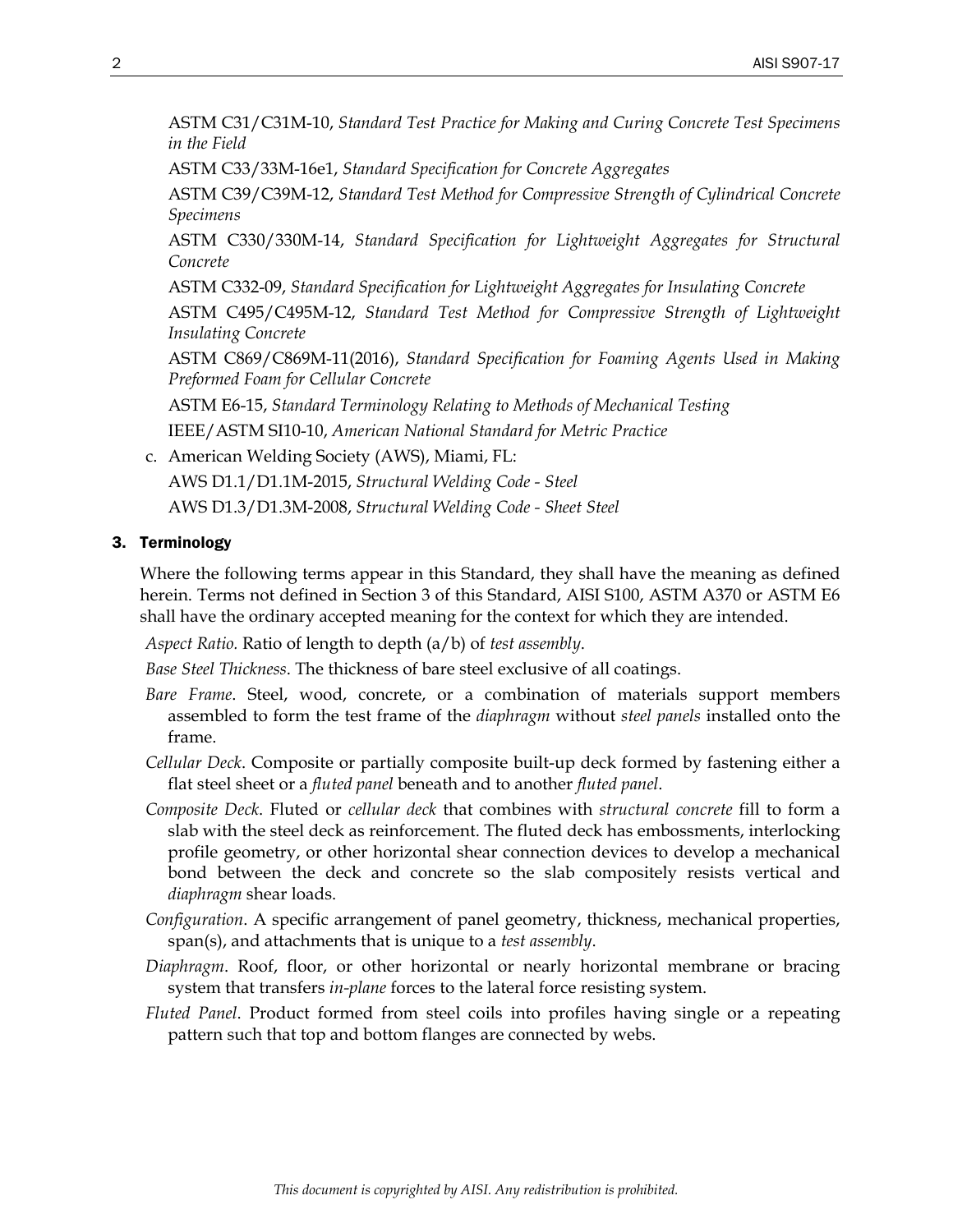- *Form Deck*. *Fluted* or *cellular deck* that chemically bonds with *structural concrete* or *insulating concrete* fill to form a slab that resists *diaphragm* shear loads. The deck resists the concrete dead load prior to development of compressive strength. Reinforcement is required in *structural concrete* to resist slab flexure.
- *In-Plane*. Orientation of loads that are applied in line with the plane in which the *steel panels* are installed.
- *Insulating Concrete*. A mixture of Portland cement, cellular or expanded mineral concrete aggregate, and water that forms a relatively lightweight concrete.
- *Out-of-Plane*. Orientation of loads applied normal to the surface of the plane in which the *steel panels* are installed.
- *Power-Actuated Fastener (PAF)*. Hardened steel fastener driven through deck or panels into supports using either powder cartridges or compressed gas as the driving energy source.
- *Sidelap Connection*. Connections that attach adjacent panels to each other along the panel edges between the support members.
- *Single Diaphragm System*. A *diaphragm* system having a specific *configuration* with one set of profile, thickness, mechanical properties, span, support fastener and *sidelap connection* types and patterns, support type and thickness, fill type and thickness when applicable, and edge detail.
- *Standing Rib Sidelap Connection* (*Top Sidelap Connection*). A connection formed by a vertical sheet leg (edge stiffener of deck) inside an overlapping sheet hem, or by vertical legs back-to-back.
- *Steel Panel*. A sheet of steel cold-formed into *fluted panel* or *cellular deck* with specified width and variable length.
- *Structural Concrete*. A mixture of Portland or other hydraulic cement, fine aggregate, coarse aggregate and water.
- *Structural Fastener*. A fastener attaching one or more steel sheets to the support member.
- *Test Assembly*. *Steel panels* installed and connected to a *bare frame* to form the *diaphragm test assembly*.
- *Top Arc Seam Sidelap Weld*. Arc seam weld applied at the top of a *standing rib sidelap connection*.
- *Top Overlapping Sidelap Connection*. Welded, screwed, mechanically formed or crimped connection located at or near the top of an overlapping sidelap.
- *Wall Diaphragm*. A wall, bearing or non-bearing, designed to resist forces acting in the plane of the wall (commonly referred to as a "vertical diaphragm" or "shear wall").

## 4. Symbols

The following notations shall apply to this standard:

- a = Length of *diaphragm* test frame (See Figures 1 through 3)
- b = Depth of *diaphragm* test frame and dimension parallel with load P (See Figures 1 through 3)
- $d_c$  = Average concrete cover depth over top of the deck measured at supports
- F = Shear flexibility of *diaphragm* web as determined from test measurements (flexibility factor)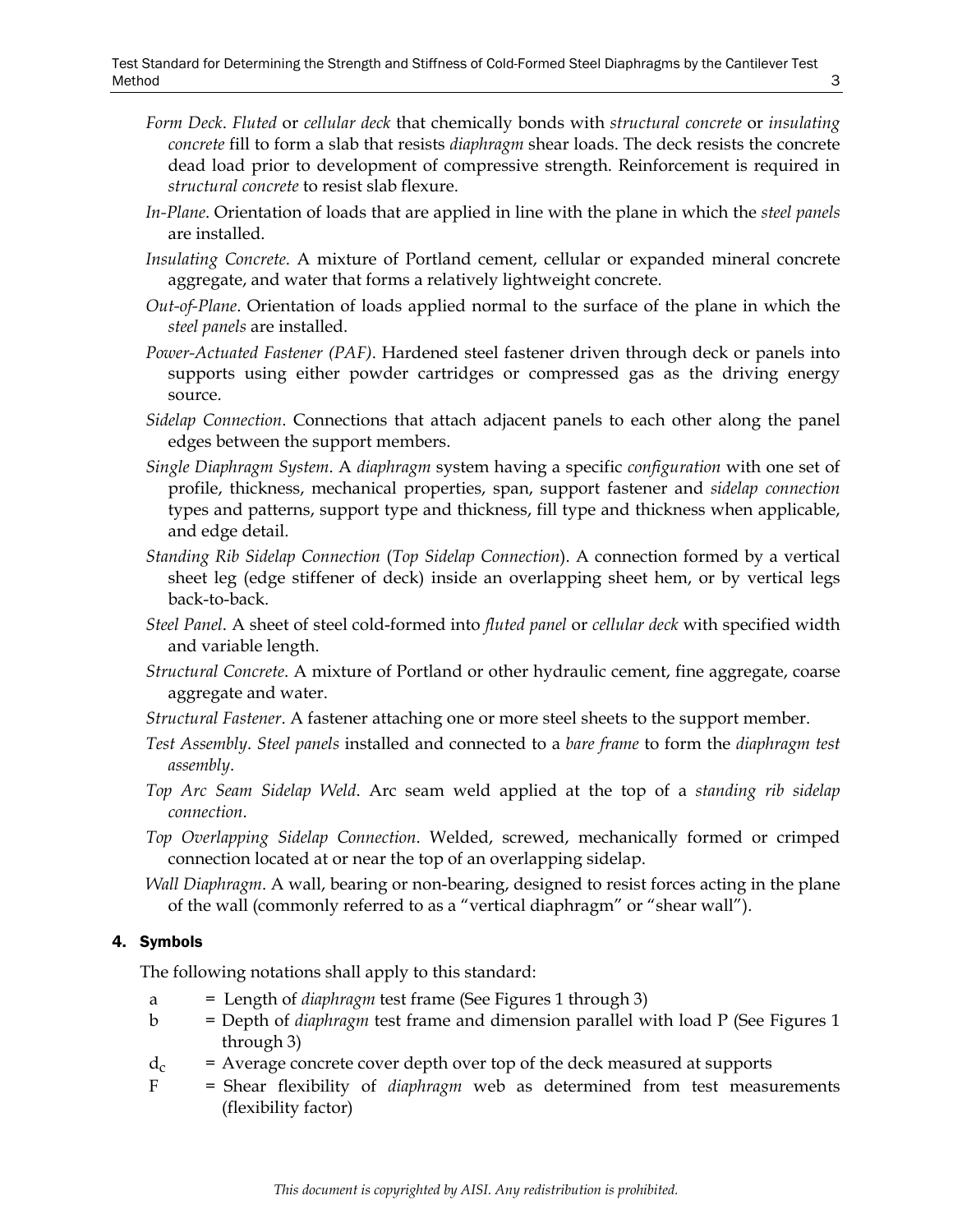| $F_{u}$               | = Tensile strength of steel                                                                     |
|-----------------------|-------------------------------------------------------------------------------------------------|
| G'                    | = Shear stiffness of the <i>diaphragm</i> web as determined from test measurements              |
| $L_{\rm V}$           | = Span of <i>steel panels</i> between supports with fasteners                                   |
| $\mathbf{P}$          | = Applied load to test frame                                                                    |
| $P_d$                 | = Load of P at which the <i>diaphragm</i> stiffness is determined                               |
|                       | $= 0.4 P_{max}$                                                                                 |
| $P_{\rm fd}$          | = Load of P from testing of the <i>bare frame</i> at the deflection equal to the deflection for |
|                       | load of $P_d = 0.4P_{max}$ for stiffness                                                        |
| $P_{fn}$              | = Load of P from testing of the <i>bare frame</i> at the deflection equal to the deflection for |
|                       | load $P_{\text{max}}$ for strength                                                              |
| $P_{\text{max}}$      | $=$ Maximum applied load of P to test frame                                                     |
| $P_n$                 | = Load of P for determining nominal shear strength [resistance], $S_n$                          |
| $S_n$                 | = Nominal shear strength [resistance] of the <i>diaphragm</i> per unit length                   |
| t                     | = Base steel thickness of steel deck element of diaphragm web                                   |
| Δ                     | = Reference displacement                                                                        |
| $\Delta_{\text{d}}$   | = Net shear deflection of <i>diaphragm</i> at load $P_d = 0.4P_{max}$                           |
| $\Delta_{\rm i}$      | = Net shear deflection of <i>diaphragm</i> at any load level                                    |
| $\Delta_{\mathbf{u}}$ | = Displacement corresponding to ultimate load of average of a minimum of two                    |

- static tests of *test assembly* run in accordance with Section 9.1
- $\Delta_{1,2}$  = Diagonal displacement measured at points 1 or 2 (See Figure 2)

 $\Delta_{1,2,3,4}$  = Orthogonal displacement measured at points 1, 2, 3 or 4 (See Figure 3)

## 5. Units of Symbols and Terms

Any compatible system of measurement units is permitted to be used in this Standard, except where explicitly stated otherwise. The unit systems considered shall include U.S. customary units (force in kips and length in inches) and SI units in IEEE/ASTM SI10 (force in Newtons and length in millimeters).

## 6. Measurement Precision

Precision in measurements shall be in accordance with this section.

**6.1** The accuracy of the recorded loads shall be within  $\pm 1$  percent of full range of the measuring device.

#### User Note:

The capacity (range) of the load-measuring device should be appropriate to the expected maximum tested load. The use of a measuring device with a calibrated capacity greatly exceeding the anticipated load is inappropriate. A target ratio of the load-measuring device capacity to specimen strength of no greater than three is recommended.

The tests should be conducted on a testing machine that complies with the requirements of ASTM E4-16, *Standard Practices for Force Verification of Testing Machines*.

**6.2** Displacements shall be recorded to a precision of 0.01 in. (0.25 mm).

## 7. Test Assembly

The *test assembly* shall consist of a rectangular test frame upon which the *steel panels* are placed and fastened using connections spaced as intended for end use. The *test assembly* is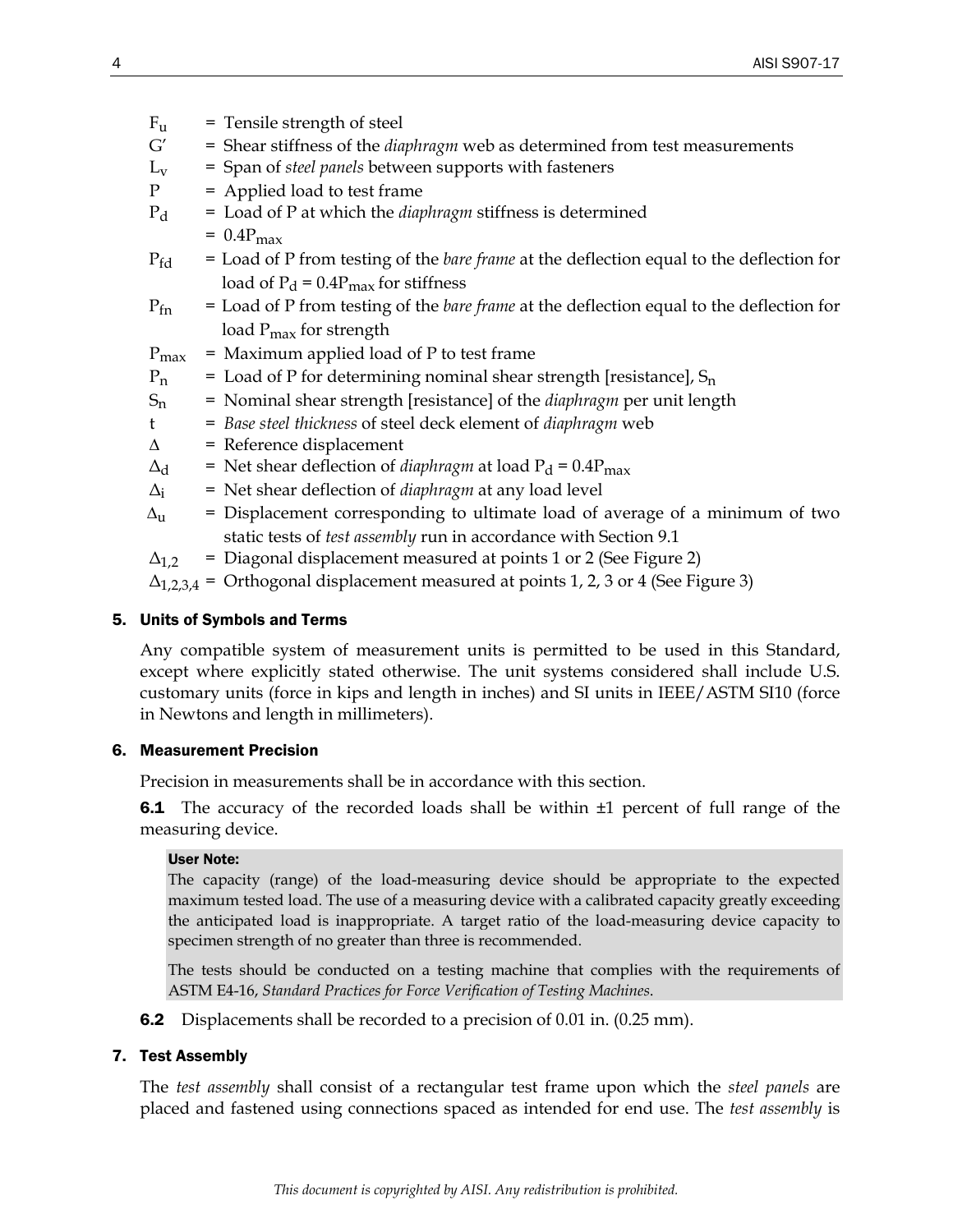permitted to have intermediate framing members to support the *steel panels*. All *steel panels* of the *test assembly* shall be full-width, except for parallel edge sheets which are permitted to be partial-width sheets, and shall use the same grade of steel, thickness, details, methods of construction, and connections as intended for end use. It is permitted to fasten partial-width panels to develop the strength of full-width panels.

7.1 *Components of Test Assembly*. The components of the test assembly shall meet the requirements of this section:

7.1.1 *Steel Panels*. The *steel panels* shall be installed perpendicular to the load beam(s) as shown in Figures 1 through 3 or parallel to the load beam(s). All of the panels in a *test assembly* shall be produced from the same coil of steel. The end lap splice, as illustrated in Figure 1, is optional, but shall be included in the test program if end lap performance is a test program parameter.

## User Note:

It is permitted to apply test results for butted or continuous sheets to lapped construction.

It is permitted to connect the *steel panel*'s parallel edges to the support framing members, as required, to ensure the failure mechanism of the test occurs in the field of the *diaphragm*. To test an edge detail parallel with the *steel panel* span or an end detail perpendicular to the *steel panel* span, it is permitted to provide enough connections elsewhere to ensure the failures occur at the desired locations. The same *configuration* shall be tested without the end detail to isolate the contribution of the end detail, unless the end detail contribution can be determined analytically.

7.1.2 *Test Frame Support Members*. The test frame members that support the *steel panels* are permitted to be steel, concrete, wood, or a combination of materials representative of intended end use. The intermediate support beams shall be installed consistent with the intended construction.

## User Notes:

- a. The failure mechanism and flexibility of *steel panel* connections to the test frame support members should be representative of the intended end use.
- b. The test frame member sizes need not be the same size as those for the intended end use.

7.2 *Cantilever Test Assembly*. The cantilever test consists of the rectangular *test assembly* with load applied along one side of the test frame, and supports provided at the opposite side of the test frame. See Figures 1 through 3 for illustrations.

The *test assembly* size shall not be less than five (5) full-width *steel panels* and shall have an *aspect ratio* (see Figures 1 through 3) between 0.6 and 1.67. When the intended end use of the *diaphragm* is outside these limits, it is permitted for the *test assembly* size to be less than five (5) full-width *steel panels* and have an *aspect ratio* outside the 0.6 to 1.67 limits.

## 8. Number of Diaphragm Tests

8.1 *Tests for Single Diaphragm System*. To determine the strength and the stiffness of a single *diaphragm* assembly from testing, the minimum number of tests shall be in accordance with Section K2.1.1(a) of AISI S100.

## User Note:

AISI S100 Section K2.1.1(a) requires a minimum of three (3) tests, with additional tests required based on the deviation from the average.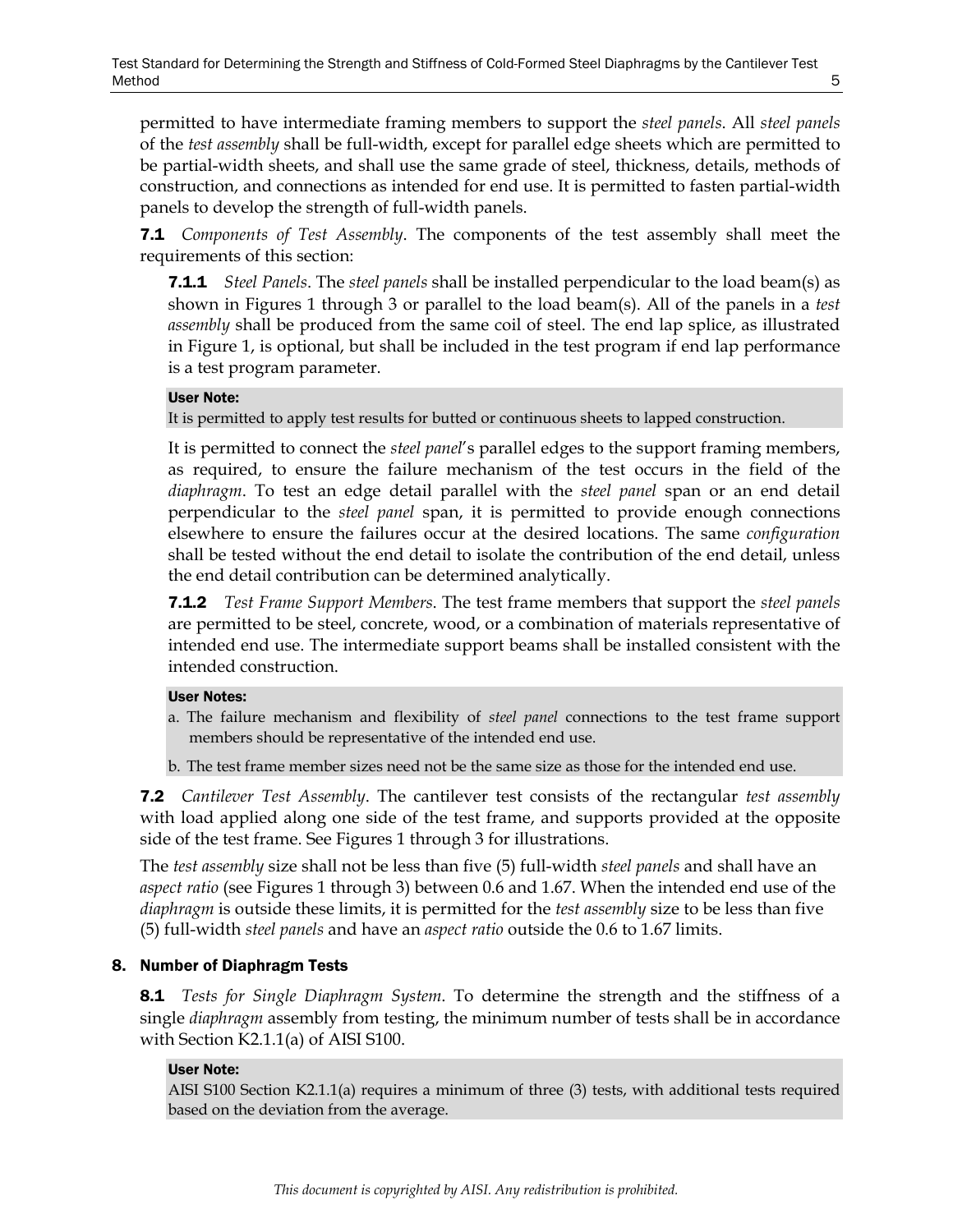8.2 *Analytical Model Tests*. For analytical model tests, the number of tests shall be enough to cover the application range(s) of the parameter(s) being evaluated, but shall not be less than three (3). Individual tests are permitted to vary multiple parameters. Extrapolation beyond the limits of the parameters tested is not permitted.

#### User Note:

The number of tests required will vary based on the specific test objective. See Section E1.2 of AISI S310 for examples of test objectives.

8.2.1 *Tests for the Development of an Analytical Equation*. The tests for development of an analytical equation shall include the bounds and at least one intermediate point of each parameter being evaluated.

#### User Note:

A list of common parameters is included in the Commentary.

8.2.2 *Tests Used to Modify or Verify Applications of an Analytical Model*. For tests used to modify or verify the applications of an analytical model, a minimum of three (3) tests or three (3) times the number of essential parameters as provided in Table E1.2-1 of AISI S310 whichever is larger, shall be required.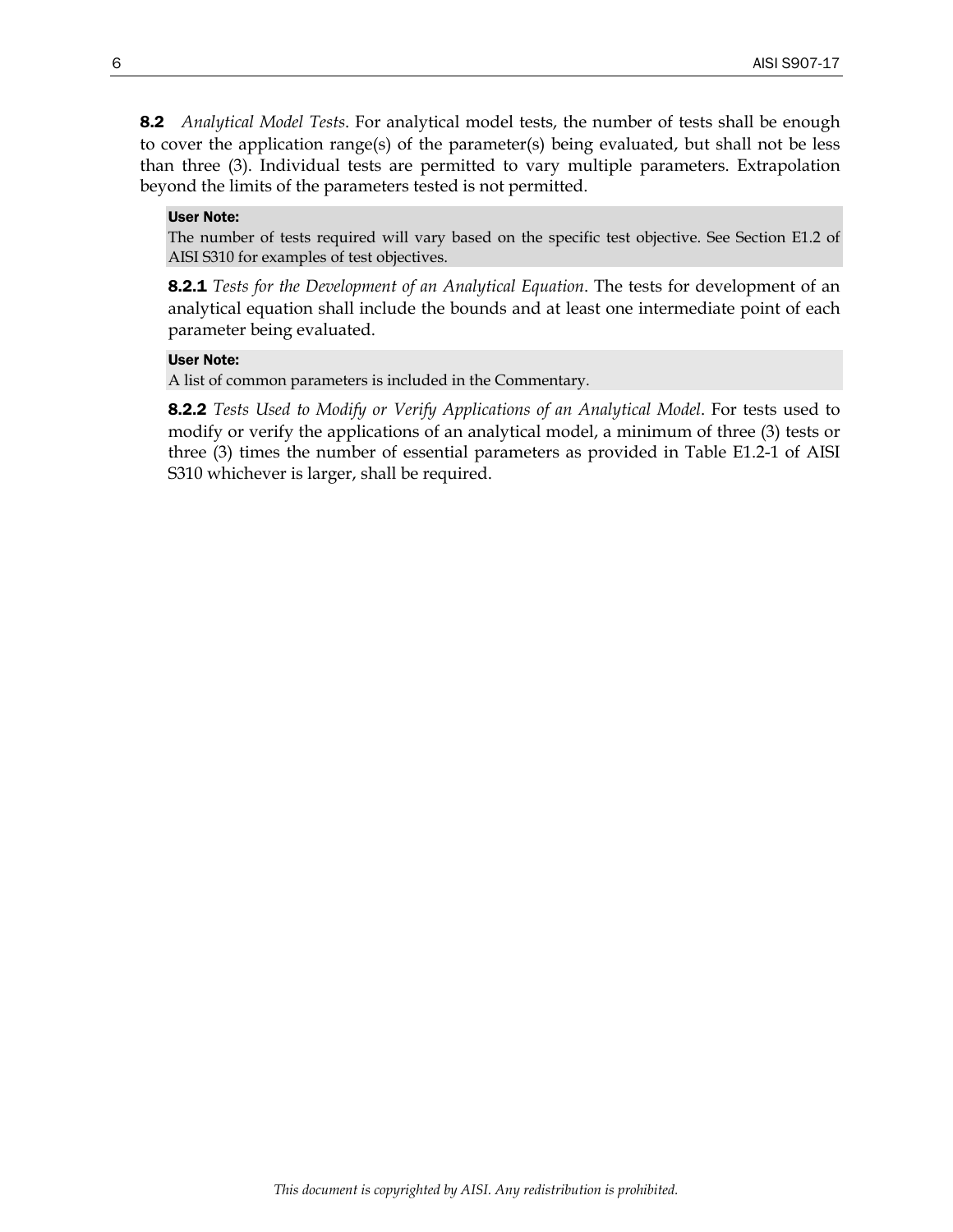

Figure 1 –Cantilever Test Assembly

#### User Note:

To minimize the *out-of-plane* movement, the load should be applied to the load beam(s) as close as practical to the shear center of the *test assembly*. An *out-of-plane* load or a restraint device should be applied to the load beam(s) to offset or restrain the net *out-of-plane* uplift.

#### 9. Test Procedure

#### 9.1 Static Test

A static test shall follow the test procedure outline in this section.

9.1.1 *Bare Frame*. The strength and stiffness of the *bare frame* shall be determined using the *diaphragm* load test procedure outlined in Section 9.1.2. The load beam member shall support at least the dead load that will be on the member when testing the *test assembly*. The same displacement measurement method used during the *diaphragm* load test shall be used for the *bare frame* test. The load-deflection curve of the *bare frame* shall include deflection greater than that expected in the *test assembly*.

The means used to restrain the *out-of-plane* movement of the *test assembly* shall be in place during the *bare frame* test.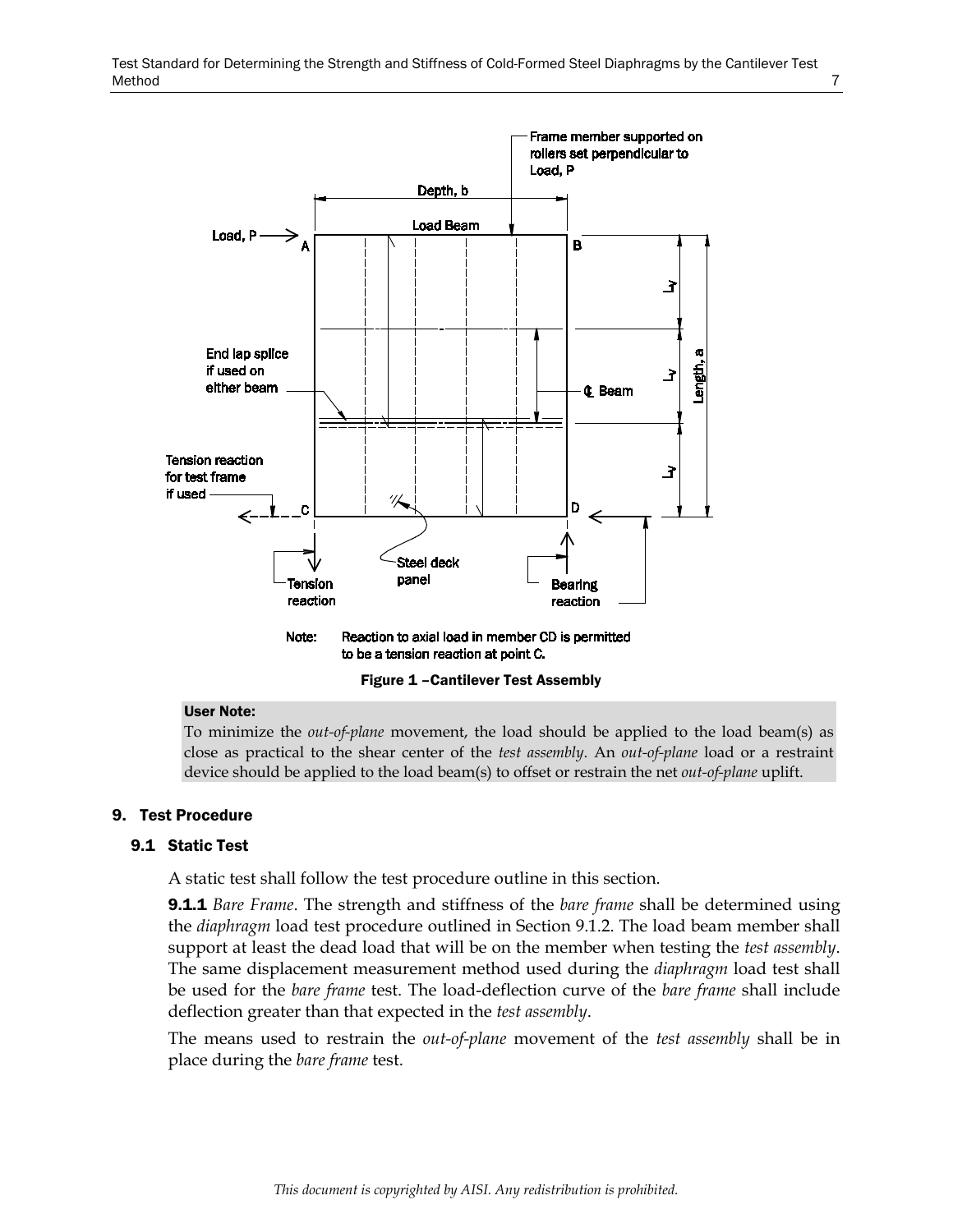The measured *bare frame* contribution from a test frame arrangement with a greater number of interior beams is permitted to be applied to tests on the same size test frame, but with fewer interior beams installed.

9.1.2 *Loading Procedure*. It is optional to apply 5% of the estimated maximum load, 0.05Pmax, as an initial load to the *test assembly*. At least 10 sets of load and displacement readings shall be provided prior to reaching maximum applied load,  $P_{\text{max}}$ . The sets of readings shall be taken with approximately equal load increments. The rate of loading shall be such that  $P_{\text{max}}$  is achieved in not less than 10 minutes. Loads shall be applied with a calibrated load system. Displacements shall be measured with dial gages or other devices. At load levels of approximately one-quarter and one-half of the estimated maximum load, the load shall be lowered to the initial load and the residual displacement of the *diaphragm* shall be recorded.

#### 9.2 Cyclic Test

A cyclic test shall follow the test procedure outlined in this section.

9.2.1 *Summary of Method*. The cyclic shear strength and shear stiffness for *steel panels* shall be determined by subjecting the *test assembly* to full-reversal cyclic displacements, ±∆. As the assembly is full-reverse cyclically loaded to specified displacement increments, the racking (shear) force and displacements shall be continuously measured.

9.2.2 *Loading Procedure*. Prior to the cyclic tests, at least two static tests shall be performed in accordance with Section 9.1. The full-reverse cyclic loading sequence shall follow the loading cycles in Table 1 for floor, roof, or wall *diaphragms*. The rate of loading shall not exceed 1.0 Hz. A minimum of 100 load displacement points shall be recorded for each load cycle. It is permitted to pause the test at the end of a load cycle and then continue with the subsequent load cycle to observe the condition of the *test assembly*. Alternate cyclic loading sequences are permitted.

| Cycle No. | $\% \Delta_u$ | Cycle No. | % $\Delta$ <sub>u</sub> | Cycle No. | % $\Delta$ <sub>u</sub> | Cycle No. | % $\Delta$ <sub>u</sub> |
|-----------|---------------|-----------|-------------------------|-----------|-------------------------|-----------|-------------------------|
|           | 5.0           | 11        | 5.6                     | 21        | 20                      | 31        | 30                      |
| 2         | 5.0           | 12        | 5.6                     | 22        | 15                      | 32        | 70                      |
| 3         | 5.0           | 13        | 5.6                     | 23        | 15                      | 33        | 53                      |
| 4         | 5.0           | 14        | 10.0                    | 24        | 15                      | 34        | 53                      |
| 5         | 5.0           | 15        | 7.5                     | 25        | 30                      | 35        | 100                     |
| 6         | 5.0           | 16        | 7.5                     | 26        | 23                      | 36        | 75                      |
| 7         | 7.5           | 17        | 7.5                     | 27        | 23                      | 37        | 75                      |
| 8         | 5.6           | 18        | 7.5                     | 28        | 23                      | 38        | 150                     |
| 9         | 5.6           | 19        | 7.5                     | 29        | 10                      | 39        | 113                     |
| 10        | 5.6           | 20        | 7.5                     | 30        | 30                      | 40        | 113                     |

| Table 1 |  |                          |  |  |  |  |
|---------|--|--------------------------|--|--|--|--|
|         |  | <b>Basic Load Cycles</b> |  |  |  |  |

where

 $\Delta$ <sub>u</sub> = Displacement corresponding to ultimate load of average of a minimum of two static tests of the *test assembly* run in accordance with Section 9.1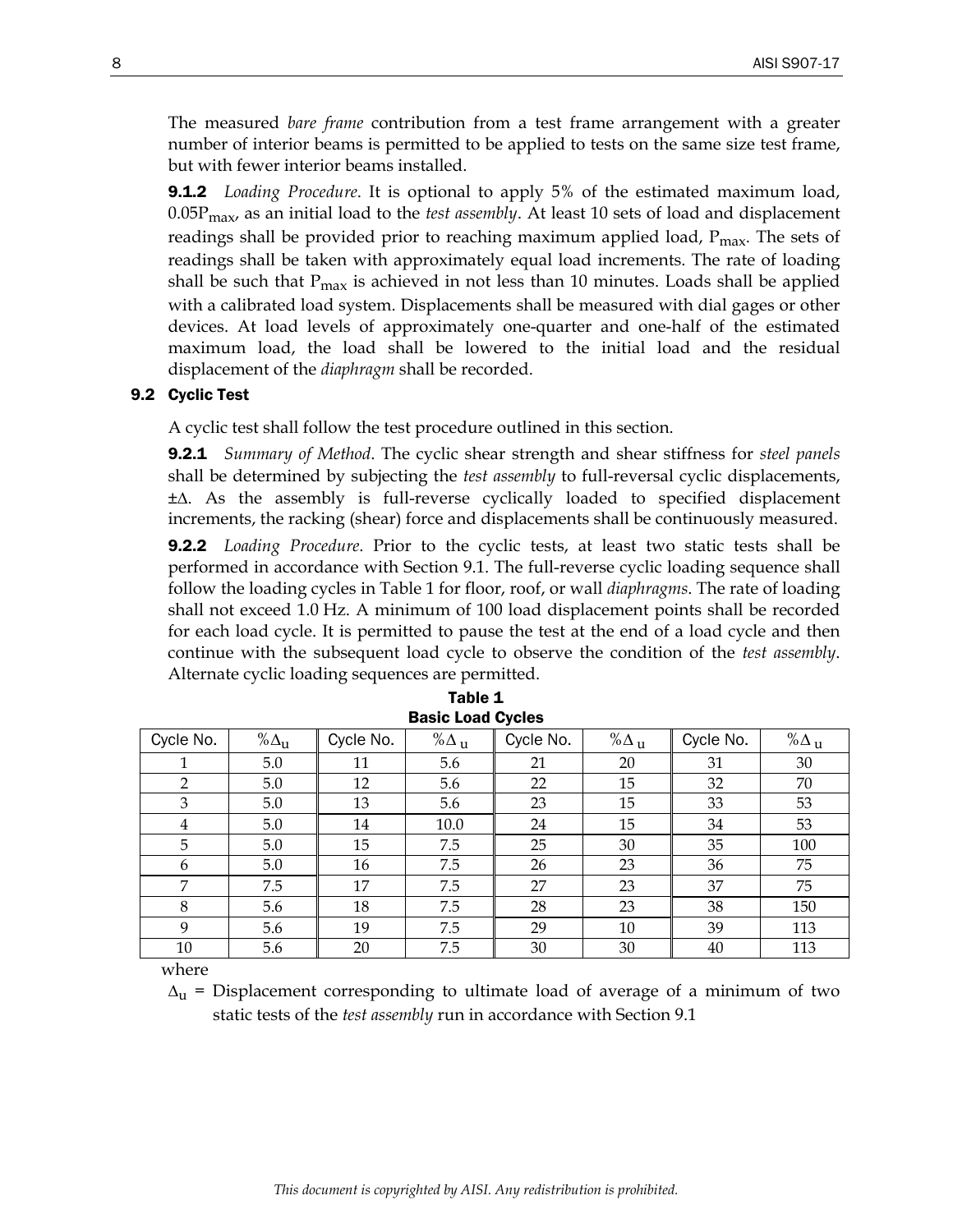#### 10. Data Analysis

10.1 *Nominal Diaphragm Web Shear Strength* [*Resistance*]. The nominal *diaphragm* web shear strength [resistance],  $S_{n}$ , which is the shear load per unit length across the depth of the test frame, shall be determined in accordance with Eq. 10.1-1 as follows:

$$
S_n = \frac{P_n}{b} \tag{Eq. 10.1-1}
$$

where

$$
P_n = P_{\text{max}} - P_{\text{max}} \left( \frac{P_{\text{fn}}}{P_{\text{max}}} - 0.02 \right) \qquad \text{if } \frac{P_{\text{fn}}}{P_{\text{max}}} > 0.02 \tag{Eq. 10.1-2}
$$

$$
P_n = P_{\text{max}} \qquad \qquad \text{if } \frac{P_{\text{fn}}}{P_{\text{max}}} \le 0.02 \qquad (Eq. 10.1-3)
$$

where

 $P_{\text{max}}$  = Maximum applied load of P to test frame

- Pfn = Load of P from testing of the *bare frame* at the deflection equal to the deflection for load of  $P_{\text{max}}$  for strength
- b = Depth of *diaphragm* test frame and dimension parallel to load, P

10.2 *Diaphragm Web Shear Stiffness*. To determine the *diaphragm* web shear stiffness, G', for the full frame *test assembly*, the load-net deflection curve shall be plotted for the static test (See Figure 4) or the backbone curve of the cyclic test (See Figure 5). When the deflection curve from no load to the initial load as described in Section 9.1.2 is inconsistent with the deflection envelope from the initial load to load,  $P_d$ , it is permitted to project the envelope back to the no-load condition to establish the zero-load deflection. That deflection shall then be used as the zero point to determine G'.

When Deflection Device Scheme 1 with diagonal displacement measurements (illustrated in Figure 2) is used, the net shear deflection,  $\Delta_i$ , shall be determined in accordance with Eq. 10.2-1 as follows:

$$
\Delta_{i} = (\Delta_{1}|+|\Delta_{2}|)\frac{\sqrt{a^{2}+b^{2}}}{2b}
$$
 (*Eq*. 10.2-1)

where

 $\Delta_{1,2}$ = Diagonal displacement measured at points 1 or 2 (See Figure 2)

a = Length of *diaphragm* test frame

b = Depth of *diaphragm* test frame

When Deflection Device Scheme 2 with orthogonal displacement measurements (illustrated in Figure 3) is used, the net shear deflection,  $\Delta_i$ , shall be determined in accordance with Eq. 10.2-2 as follows:

$$
\Delta_{\mathbf{i}} = \Delta_{\mathbf{3}} - [\Delta_{\mathbf{1}} + (\Delta_{\mathbf{2}} + \Delta_{\mathbf{4}})a / b] \tag{Eq. 10.2-2}
$$
 where

 $\Delta_{1,2,3,4}$  = Orthogonal displacement measured at points 1, 2, 3, or 4 (See Figure 3)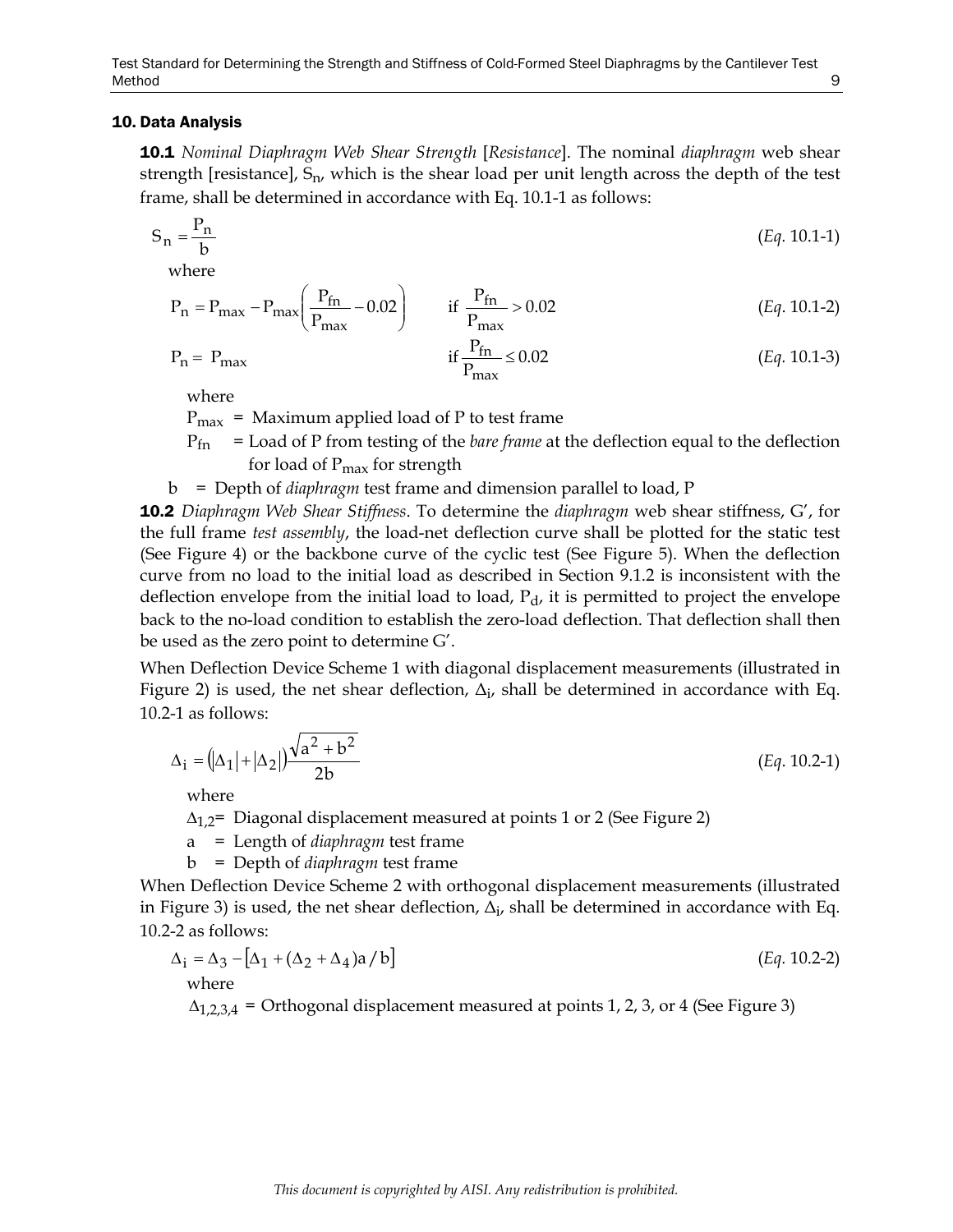



In lieu of Eq. 10.2-1, it is permitted to use Eq. 10.2-3 to determine the *bare frame* deflection, ∆i, with only displacement device 1 if Deflection Device Scheme 1 (illustrated in Figure 2) is used:

$$
\Delta_{i} = (|\Delta_{1}|) \frac{\sqrt{a^{2} + b^{2}}}{b}
$$
 (Eq. 10.2-3)

In lieu of Eq. 10.2-2, it is permitted to use Eq. 10.2-4 to determine the *bare frame* deflection, ∆i, with only displacement device 3 if Deflection Device Scheme 2 (illustrated in Figure 3) is used:

$$
\Delta_{i} = \Delta_{3} \tag{Eq. 10.2-4}
$$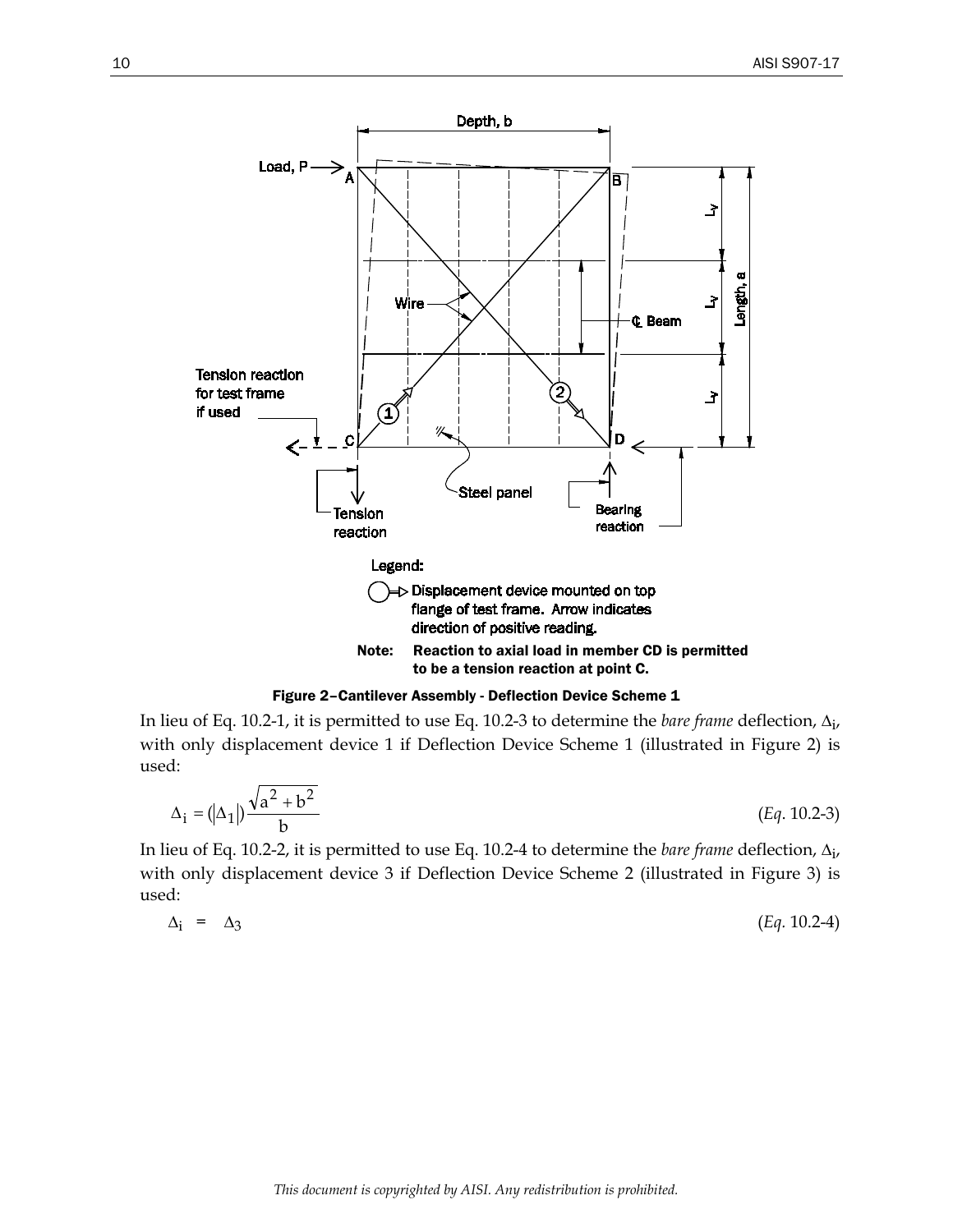

Figure 3–Cantilever Assembly - Deflection Device Scheme 2

The *diaphragm* web shear stiffness, G', shall be determined in accordance with Eq. 10.2-5, where P<sub>d</sub> shall be determined in accordance with Eq. 10.2-6 or 10.2-7, and  $\Delta_d$  is the corresponding net deflection as illustrated in the load-net deflection curve for static tests (See Figure 4) or the backbone curve for the cyclic tests (See Figure 5):

$$
G' = \left(\frac{P_d a}{\Delta_d b}\right) \tag{Eq. 10.2-5}
$$

where

$$
P_{d} = 0.4P_{\text{max}} - 0.4P_{\text{max}} \left( \frac{P_{fd}}{0.4P_{\text{max}}} - 0.02 \right) \text{ if } \frac{P_{fd}}{0.4P_{\text{max}}} > 0.02 \qquad (Eq. 10.2-6)
$$

$$
P_{\rm d} = 0.4 P_{\rm max}
$$
 if  $\frac{P_{\rm fd}}{0.4 P_{\rm max}} \le 0.02$  (*Eq*. 10.2-7)

where

- Pd = Load of P at which the *diaphragm* stiffness is determined
- $P_{\text{fd}}$  = Load of P from testing of bare test frame at the deflection equal to the net deflection for load of  $P_d = 0.4P_{max}$
- $\Delta_d$  = Net shear deflection of *diaphragm* test at load P<sub>d</sub> = 0.4P<sub>max</sub>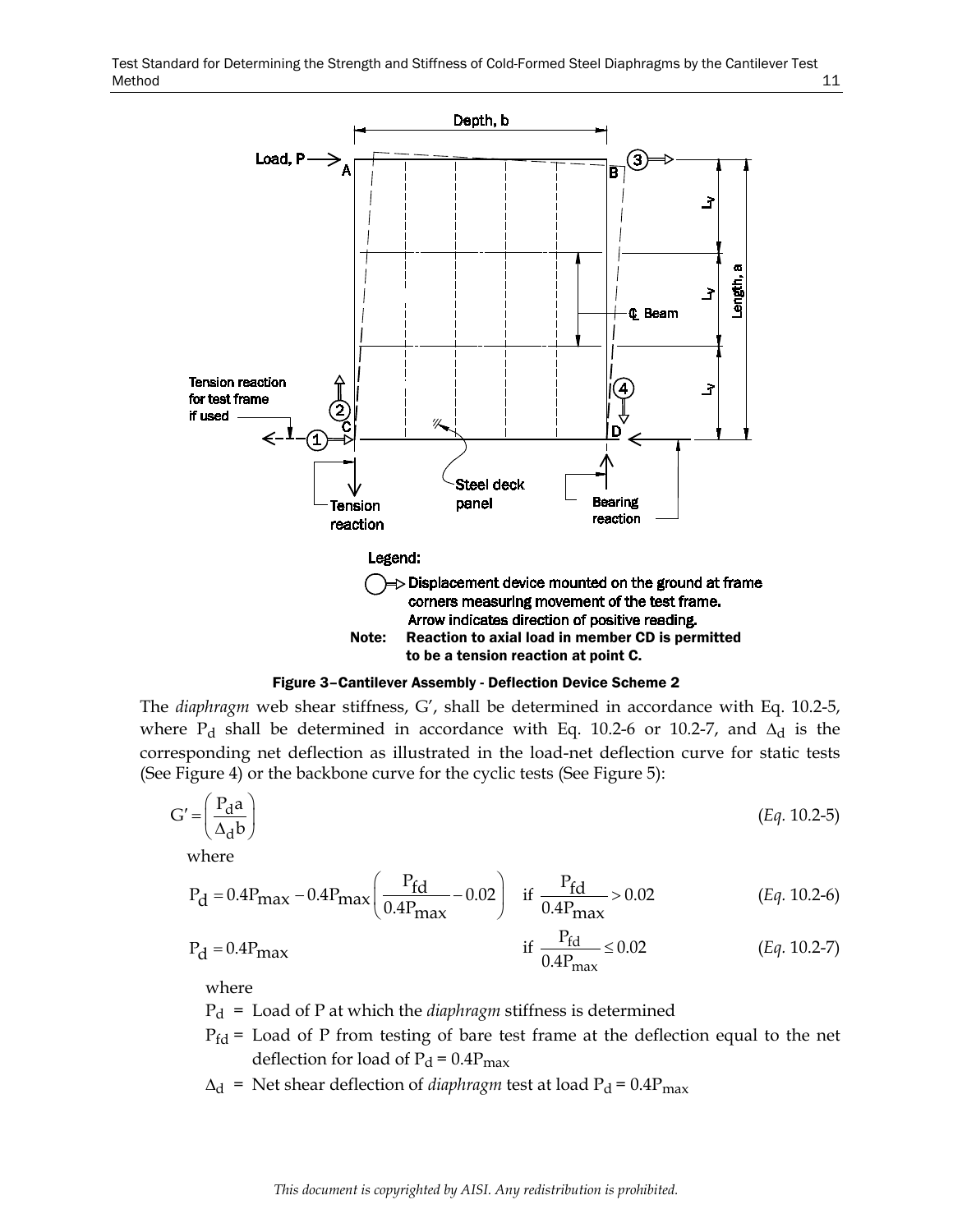## User Note:

When mixed component systems are tested to confirm theoretical stiffness equations, an assembly-specific theoretical stiffness equation should be developed for comparison with tested deflections. A test specimen with differing panel lengths is an example of a system with mixed components.

10.3 *Flexibility Factor*. The flexibility factor of the *diaphragm* web, F, shall be determined in accordance with Eq. 10.3-1 as follows:



Figure 4 - Typical Load – Net-Deflection Curve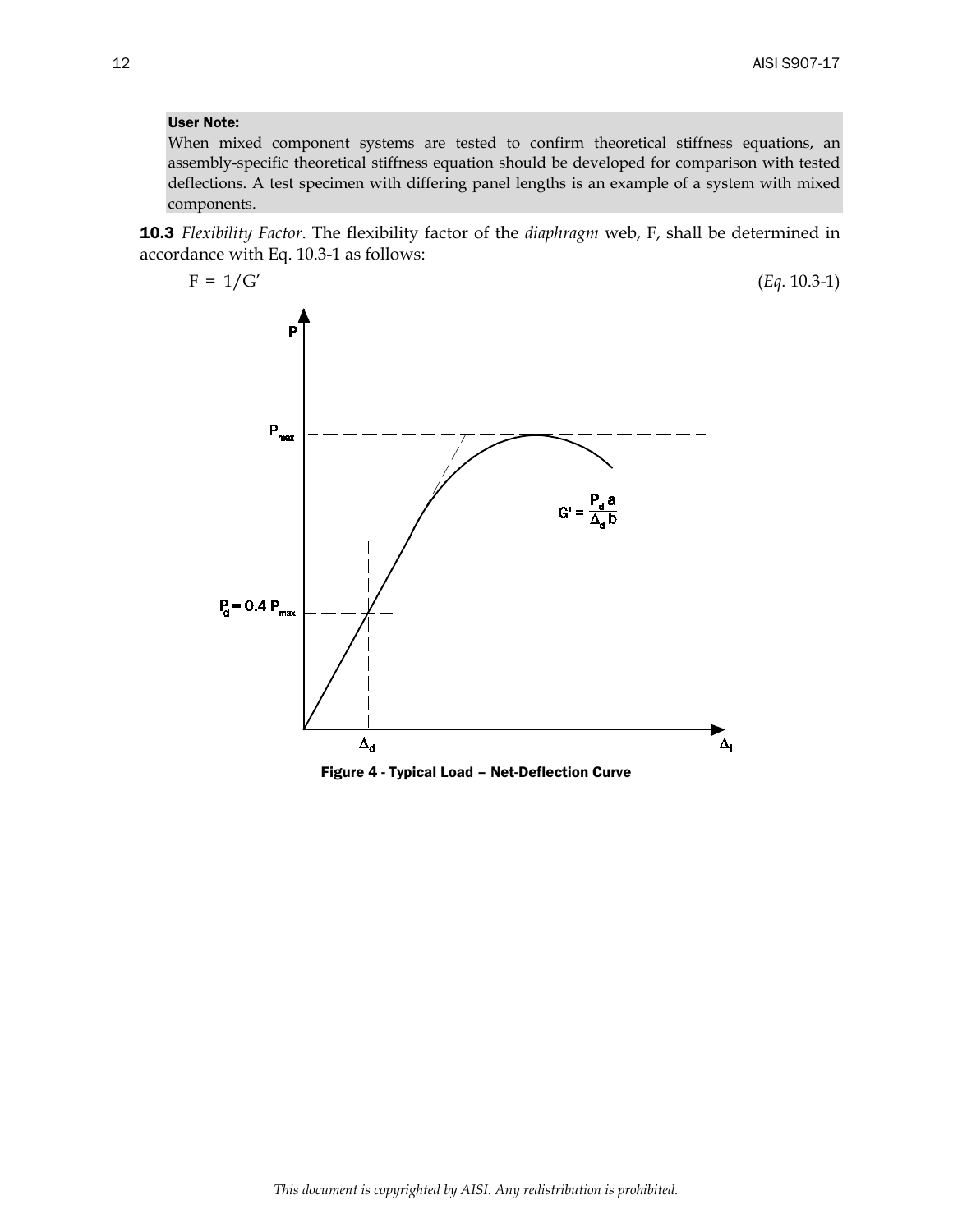



Figure 5 – Typical Backbone Curve

#### 11. Conditions of Acceptance

11.1 *Existing Test Data*. Existing test data and criteria used for the development, modification, or verification of an analytical model from test programs conducted in accordance with test methods that predate this Standard are permitted to be combined with the test data obtained from these provisions.

11.2 *Analytical Model Tests*. Analytical model test results for developing, verifying or modifying an analytical model for *diaphragm* web shear strength [resistance] shall achieve a correlation coefficient ( $C<sub>C</sub>$ ) as specified in Section K2.1.1(c) of AISI S100. Calibration of safety and resistance factors shall be in accordance with E1.2.2(c) of AISI S310.

11.3 *Elimination of Test Results*. No test result shall be eliminated unless a rationale for its exclusion is provided.

11.4 *Load Displacement Hysteresis Loops*. Sections 11.1 and 11.2 shall not be required if the results of the test program are only used to generate load-displacement hysteresis loops.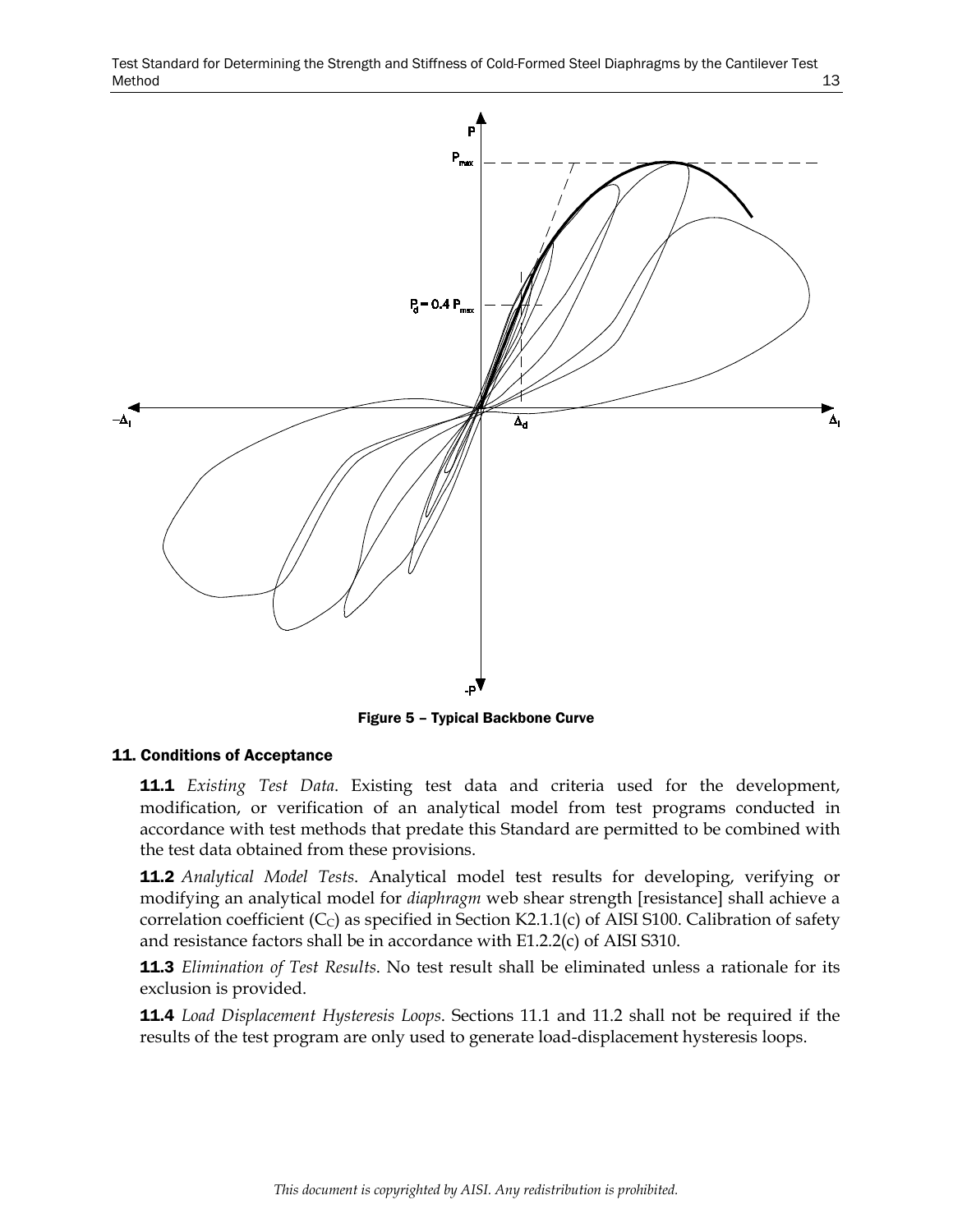#### 12. Test Specimen Materials and Connectors

12.1 *Steel*. *Steel panels* used in *diaphragm* tests shall be evaluated by mechanical property tests to determine the tensile strength, yield stress, and percent elongation in accordance with ASTM A370. In addition, the *base steel thickness* shall be determined. Test results shall be based on the evaluation of at least three samples in each thickness. The samples shall be selected from different *steel panels* of the *test assembly*.

12.2 *Structural Concrete*. *Structural concrete* cylinders shall be field-cured in accordance with ASTM C31/C31M. Test cylinders shall be cured close to and in a manner similar to the *diaphragm* construction. If test cylinders indicate that f'c is near the design value, the curing time is permitted to be less than 28 days, but shall not be less than seven days. Two tests with two cylinders in each test shall be performed in accordance with ASTM C39/C39M and the average compressive strength shall be reported during a 48-hour period immediately preceding and following any *diaphragm* test series. The average of two tests, or four cylinders total, shall be used to establish the compressive strength of the *structural concrete*.

Normal-weight aggregates in the *structural concrete* shall comply with ASTM C33/C33M. An aggregate description shall include the rock and mineral components, shape, hardness, maximum size and grading specification.

Lightweight aggregate shall be in accordance with the requirements of ASTM C330/C330M. Lightweight aggregate shall be identified by the generic or trade name, shape, size, maximum size, and grading specification.

Average *structural concrete* cover depth over top of the deck at the supports, d<sub>c</sub>, shall be recorded from at least two locations per support for each test assembly.

User Note: Accessibility of interior beams may limit measurement of  $d<sub>c</sub>$  to near the ends of the beams.

12.3 *Insulating Concrete*. The *insulating concrete* cylinders shall be field-cured close to and in a manner similar to the *diaphragm* construction. The compressive strength and density of the *insulating concrete* used in the *diaphragm* tests shall be determined in accordance with ASTM C495/C495M. Two tests with two cylinders in each test shall be performed, and the average compressive strengths shall be reported during a 48-hour period immediately preceding and following any *diaphragm* test series. The average of two tests, or four cylinders total, shall be used to establish the compressive strength of the *insulating concrete*.

For *insulating concrete* with aggregates, the aggregates shall conform to ASTM C332.

For insulating cellular concrete, the foaming agents shall conform to ASTM C869/C869M. Insulating-cellular concrete shall be applied to the *steel panels* in accordance with the instructions of the manufacturer of the foaming agents.

Average *insulating concrete* cover depth over top of the deck at the supports, d<sub>c</sub>, shall be recorded from two locations per support for each test assembly.

#### User Note:

Accessibility of interior beams may limit measurement of  $d_c$  to near the ends of the beams.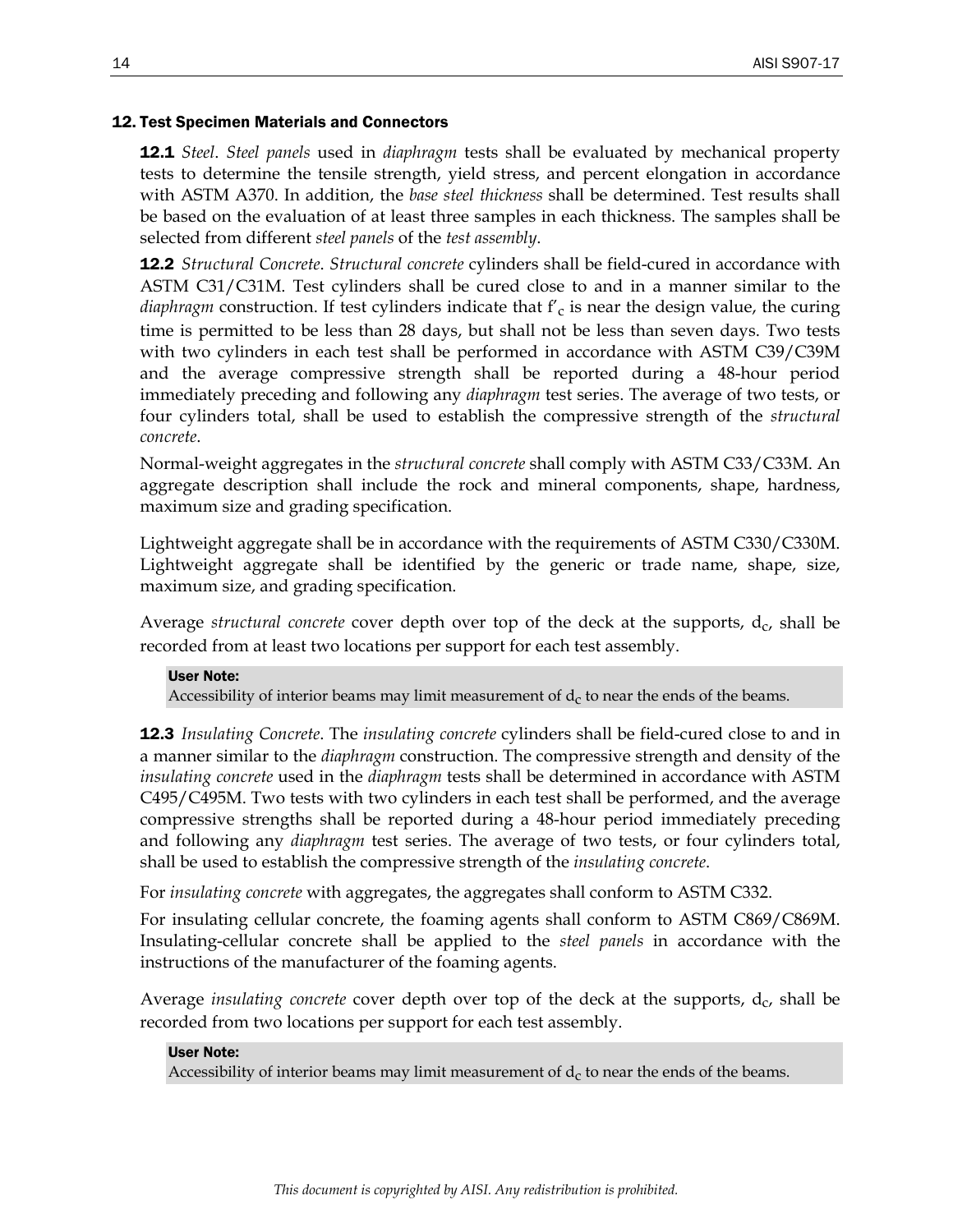12.4 *Welding*. Fillet welds, arc-spot welds, arc-seam welds, *top arc seam sidelap welds*, arcplug welds, and flare-groove welds used in the *diaphragm* tests shall be in accordance with AWS D1.3/D1.3M. Steel-headed stud anchors shall be welded in conformance with AWS D1.1/D1.1M.

12.5 *Mechanical Fasteners to Framing*. Mechanical fasteners used in the *diaphragm* tests shall be installed in accordance with the fastener manufacturer's recommendations. A detailed description of the fasteners shall be provided, including length, diameter, thread pitch, head diameter, head shape and penetration distance into or through the substrate material (steel, wood, concrete, etc.).

12.6 *Steel Panel Side Seam Mechanical Connectors*. Detailed descriptions of the connections between adjacent *steel panels* used in the *diaphragm* tests, such as screws, button punch or clinch connections, shall be provided, including the method of installation and the edge dimension of fasteners.

12.7 *Added Elements at Steel Panel Supports*. Added elements used in the *diaphragm* test at the test frame support reactions to transfer shears or to stiffen the panel shall be described in detail, including the connections used to connect the elements to the *steel panel* and framing members.

## 13. Test Report

13.1 *Test Scope*. A test scope, a description of each test *configuration*, shall include a drawing that details all pertinent dimensions, including *base steel thickness*, t, and thickness of fill, d<sub>c</sub>. The description shall define size, type, strength and source, where applicable, of fasteners, and shall define the fastener installation procedures, including equipment, applicable settings and times.

13.2 *Steel Specimen*. The measured mechanical properties of the tested steel specimen shall be included.

13.3 *Individual Materials*. Results of tests on individual materials shall be included.

13.4 *Details Related to Connections*. Details related to connections shall be included in accordance with Sections 13.4.1 and 13.4.2:

13.4.1 *Weld Connections*. The report shall include weld procedure(s), filler metal, visible weld size (visible diameter of arc spot welds, visible width and length of arc seam welds, visible length of top arc seam and fillet welds), description of weld washers (if applicable), location and any weld defects such as cracks shall be reported. Any welds considered to be critical to the failure of the *test assembly* shall be reported.

13.4.1.1 Welds transverse and perpendicular to structural supports shall be measured at sidelaps and at the adjacent interior flutes if applicable. It is permitted to measure all transverse support welds.

**13.4.1.2** Welds at panel sidelaps between supports shall be measured.

13.4.2 *Mechanically Fastened Connections*. For mechanical fasteners, the report shall include a record of the installation tools utilized, tool settings specific to the *test assembly*, and a record of trial connections used to establish the tool settings. Any connection considered to be critical to the failure of the *test assembly* shall be reported.

## User Note

Calibration of analytical equations and *single diaphragm systems* should conform to S310 Sections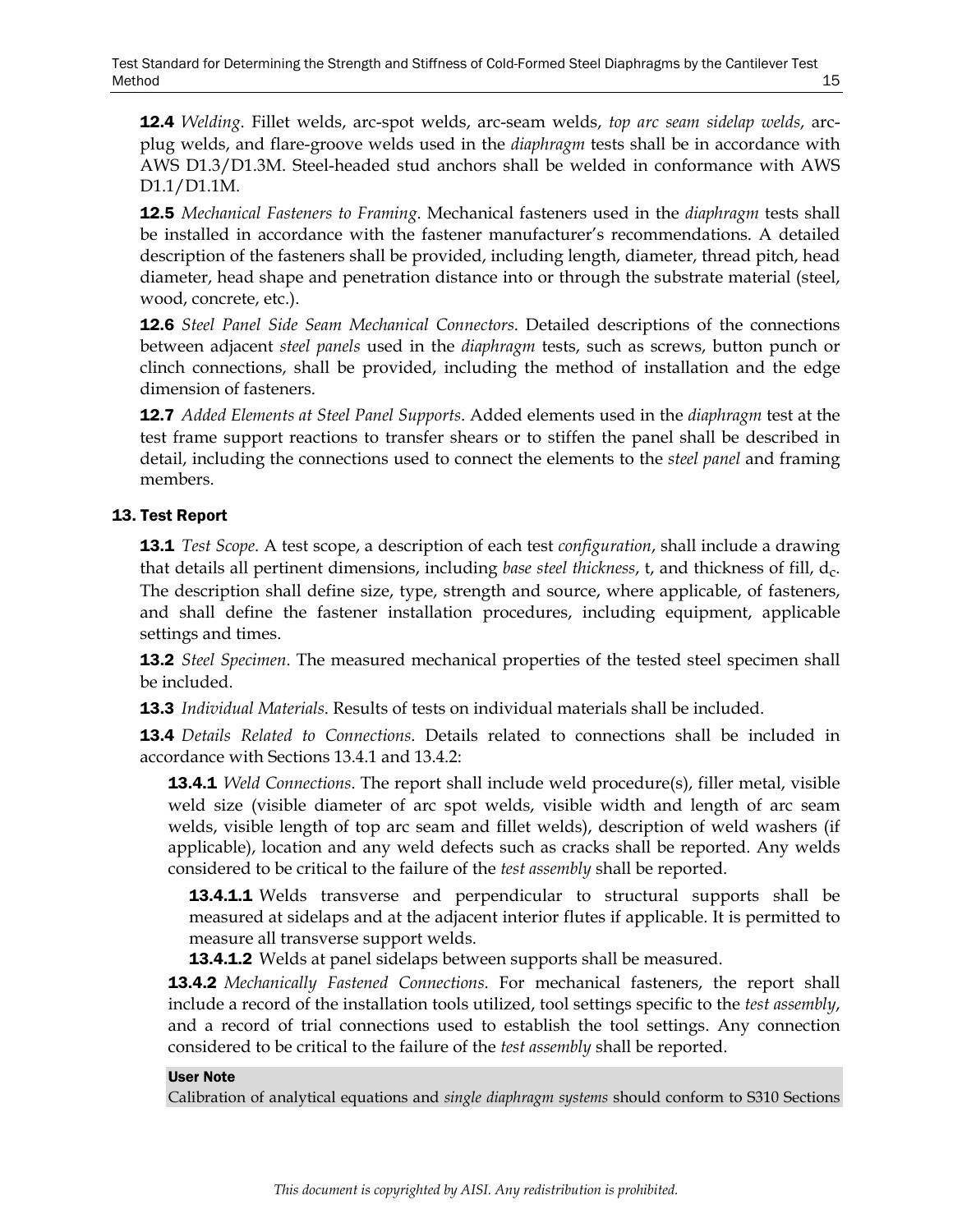E1.2.2 and E2.2, respectively. Sections E1.2.1 and E2.1.1 provide instruction on the number and location of welded connection measurements plus acceptable scatter on weld sizes in each test assembly.

13.5 *Loading*. The report shall provide a detailed drawing of the test setup, depicting location and direction of load application, location of displacement instrumentation and their point of reference, and a description of the test method and loading procedure used, rate of loading, and time to maximum load. Equipment calibration certificates shall be provided.

13.6 *Ambient Conditions*. Ambient conditions at the date of construction, curing period, and date and time of tests shall be reported where relevant to the performance of the tested assembly. The ambient conditions at the test site include relative humidity, temperature and, if outside testing is performed, wind speed.

13.7 *Test Results*. The test results shall be included in accordance with Sections 13.7.1 and 13.7.2.

**13.7.1** The test report shall include individual and average, if applicable, maximum test load values observed; a description of the nature, type and location of failure exhibited by each specimen tested; and a description of the general behavior of the test fixture during load application. Failure modes shall be recorded. Any connection or panel buckling failures shall be identified and recorded. Any failure that occurs prior to the *steel panel* buckling failure, or connection failures between *steel panels* or *steel panels* to the support members, shall be noted. Additionally, photographs shall supplement the description of the failure mode(s).

#### User Note:

Failures of test frame beams or failures of connections between the test frame members should be noted as test frame beam failures if such failures occur prior to the panel buckling or connection failures between *steel panels* or *steel panels* to the support members.

**13.7.2** Tested shear strength [resistance] and stiffness and load-versus-deformation curves, as plotted directly or as reprinted from data acquisition systems for each test, shall be included in the report.

**13.8** The cellular concrete mix design and placement instruction shall be included in the test report.

**13.9** The report shall include certification that the assembly and testing were performed under the direction of an engineer in charge of testing.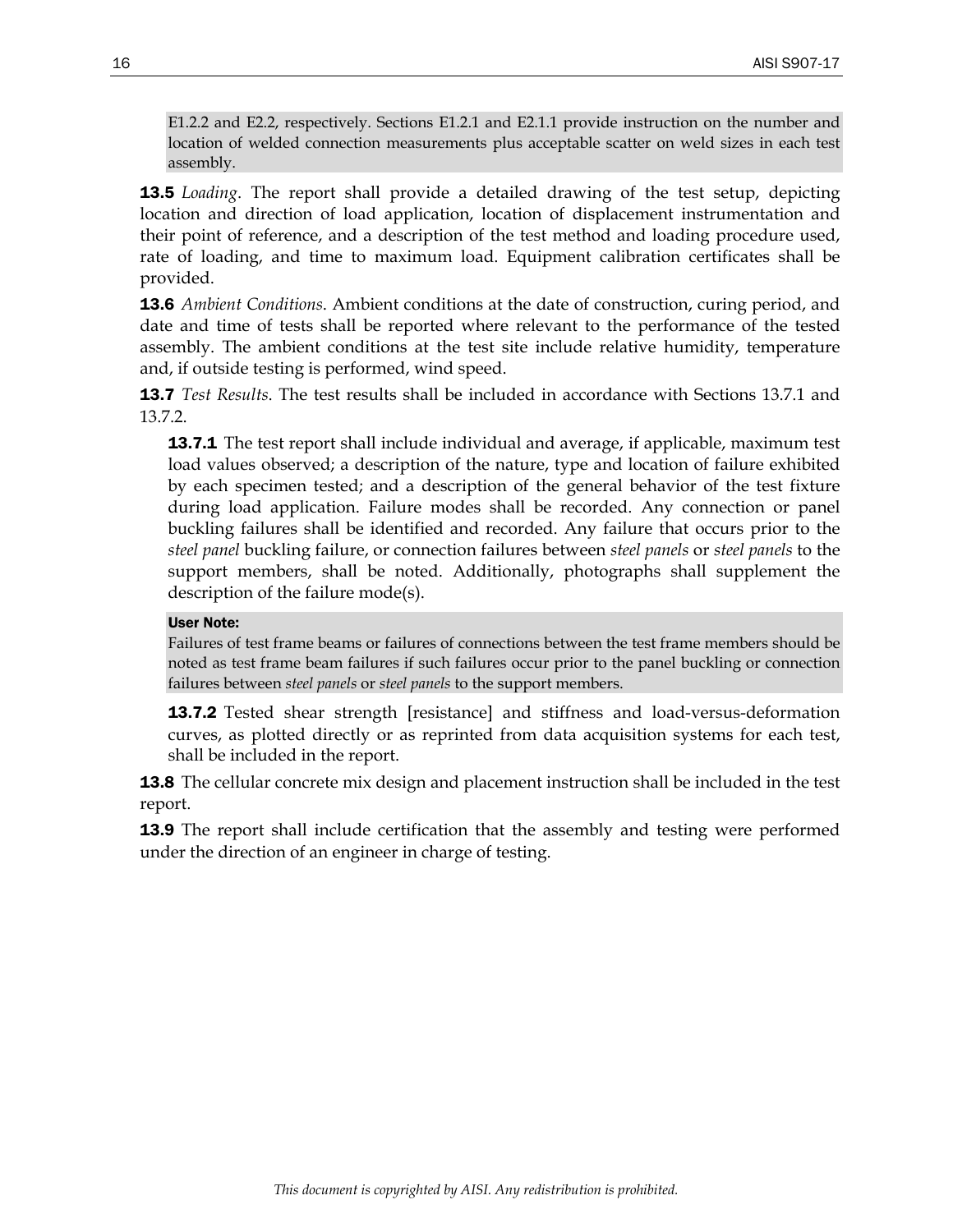## AISI S907-17-C COMMENTARY ON TEST STANDARD FOR DETERMINING THE STRENGTH AND STIFFNESS OF COLD-FORMED STEEL DIAPHRAGMS BY THE CANTILEVER TEST METHOD

#### 1. Scope

Shear *diaphragms* perform the same function of maintaining the shape in a building roof, floor or wall as do plate girder webs in maintaining shape between their stiffeners and flanges. However, the *diaphragm* stiffness, G', usually is an order of magnitude lower than that for thin web girders.

The response of a *diaphragm* assembled from typical *steel panels* is dependent on the panel type and thickness, panel spans, and especially on the number, type and size of connections used. The *diaphragm* involves a "web" (panels), "stiffeners" (joists or purlins), and "flanges" (perimeter members). While its response may be thought of in terms of a short and deep beam, its behavior is much more related to that of truss panels having flexible diagonals.

The design *diaphragm* web shear strength and stiffness per unit length have been developed and are available in the SDI *Diaphragm Design Manual* (2004, 2006, and 2015), in the MCA *A Primer on Diaphragm Design* (2004), and in TM 5-809-10 (U.S. Departments of Army, Navy and Air Force, 1982) within the limits given in the documents.

Testing may be conducted to: (1) determine the strength and stiffness of a specific condition; and (2) to develop, modify, or verify the application of analytical models to new connections, *steel panel* profiles or system characteristics. Tests may be conducted using either a cantilever test frame or a simple span test frame. Procedures related to the simple span test method can be found in ASTM E455 (2016).

In practice, *steel panels* may be attached to structural supports other than steel, such as wood, concrete, or a combination of materials. *Diaphragms* of *steel panels* may include fills such as *structural* or *insulating concrete*. Insulation may be interposed between the deck panels and structural supports or over the top of *steel panels*. The standard does not preclude the use of alternative support materials or combinations of materials not explicitly listed.

Monotonic testing of roof and floor *diaphragms*, particularly using cantilever frames is commonly performed by manufacturers, test laboratories and university researchers. The use of cyclic testing is not common practice for roof and floor *diaphragms*. The test requirements necessary to perform cyclic testing of large-scale roof and floor *diaphragm* assemblies are different from those for monotonic tests, but research has been conducted in this area by universities and manufacturers. The work by Essa, Tremblay and Rogers (2002) is an example of this type of testing. Cyclic testing is recognized as an optional test method, primarily for the purposes of developing load displacement data or hysteresis loops, while monotonic testing remains the standard method of determining *diaphragm* web shear strength and stiffness for design.

In 2013, *wall diaphragm* was added to the test standard since walls (vertical *diaphragms*) often are part of the lateral force resisting system. However, *wall diaphragms* may be subject to additional requirements by the applicable building code, particularly when resisting and dissipating seismic loads.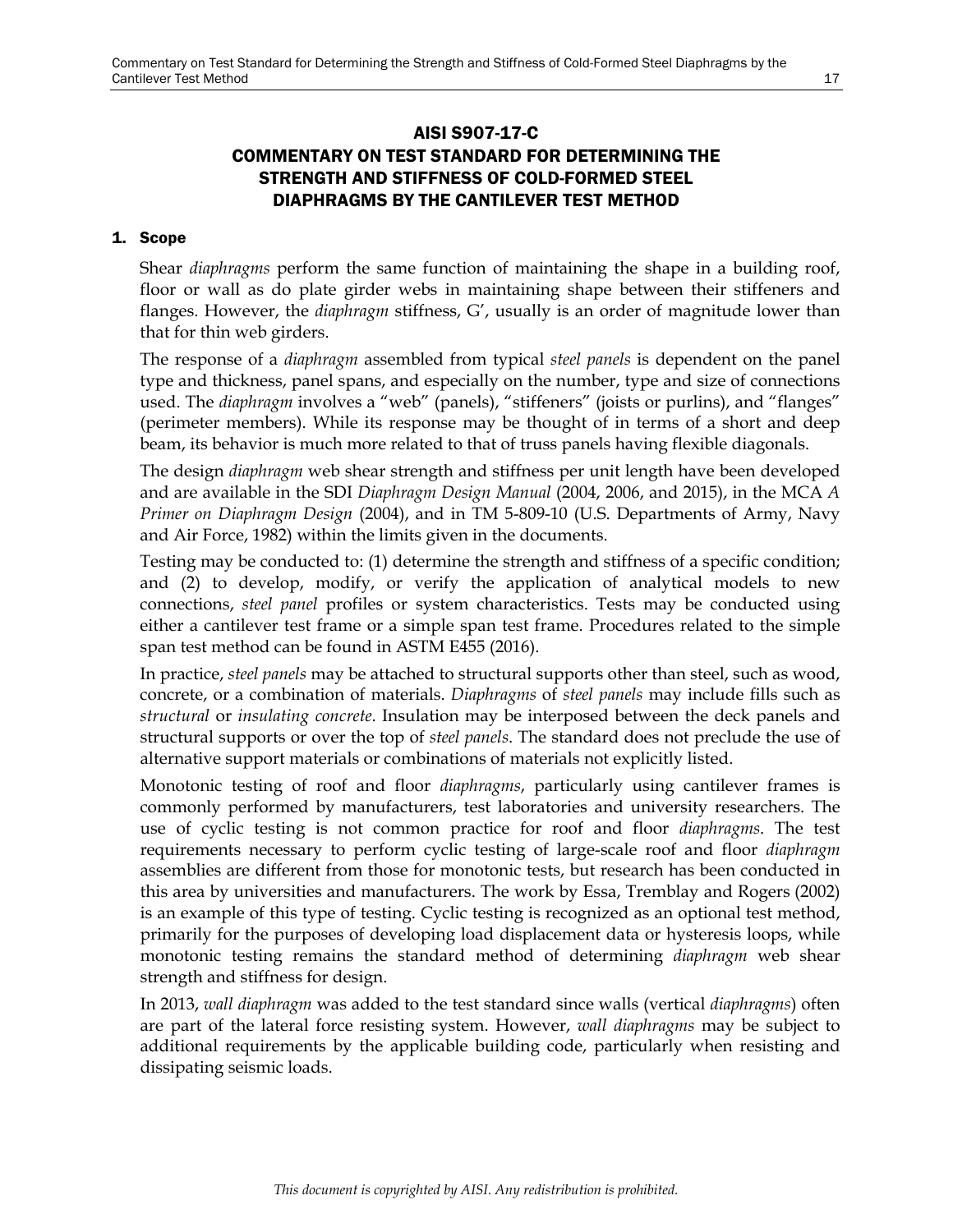## 7. Test Assembly

The majority of *diaphragm* tests have been conducted on a guided cantilever or simple span *test assembly*. These methods are both described generally in AISI *Design of Light Gage Steel Diaphragms* (First Edition, 1967) and in ASTM E455. ASTM E455 was adopted by the International Conference of Building Officials (ICBO) in early versions of ICC-ES AC43, as described in the Historical Overview in Section 8 of this Commentary. Testing conducted in accordance with AISI, ASTM E455, or other methods that predate AISI S907 should be considered acceptable provided the testing protocol, specimen assemblies and results are documented and meet the intent of this Standard.

The *test assembly* may have perimeter members formed using various steel shapes, including wide-flange beams, C-sections, Z-sections, HSS sections, or open web steel joists. The perimeter members may also be formed from wood, concrete, or a combination of material construction, as necessary to reflect the intended end use. The study of support connections on the edges parallel to the flutes of the *diaphragm* assembly usually is not part of a test program.

The *test assembly* should model typical construction, including perimeter transfer elements. In certain assemblies involving open web steel joists, the lower surfaces of the *diaphragm* may be above the perimeter member joist supports, thus limiting perimeter attachment for the *diaphragm*. An edge support angle can be welded to the joist ends to facilitate frequently used edge connections. Such angles should be attached to the joist ends and the joists then secured to the frame to permit proper shear transfer on the perimeter. Other block-like devices may be attached to the frame, between joists, to receive edge connections directly.

Since the ability to transfer forces across the edges of a *diaphragm* parallel to the deck flutes may be assessed directly through evaluation of individual connections used, it is possible to avoid those individual failures by providing sufficient strength. For example, the shear strengths,  $Q_{s}$ , of steel-headed stud anchors in concrete-filled cold-formed steel deck *diaphragms* can be predetermined, and studs may be placed sufficiently close so that perimeter shear failures are virtually eliminated.

7.1.1 *Steel Panels*. End laps should be included when they are part of the design *configuration* when shear strength at end laps is a test program parameter. A test without an end lap may help an engineer to isolate particular design parameters or to confirm analytical methods since multiple layers of sheets at the end lap connection may impact support connection shear strength and the connection installation quality, particularly in welded connections. End laps often require mixing of span conditions and make the determination of stiffness based on test results for a particular system difficult.

7.1.2 *Test Frame Support Members*. It is not intended that this Standard preclude the use of alternative support member materials other than those listed, such as aluminum. The test frame support members should be constructed such that the connections perform in a manner consistent with the intended construction. It is always acceptable for the test frame support members and connections between test frame members to be strong enough to carry the full load of the test without failing.

7.2 *Cantilever Test Assembly*. The *test assembly* size is based on the most common practices that have been historically used for testing *diaphragms* with cold-formed *steel panels*. Testing by the SDI, MCA, and industry under ICC-ES AC43 or ASTM E455 generally was conducted with assemblies that were at least five panels wide. The *aspect ratio* of the length to the width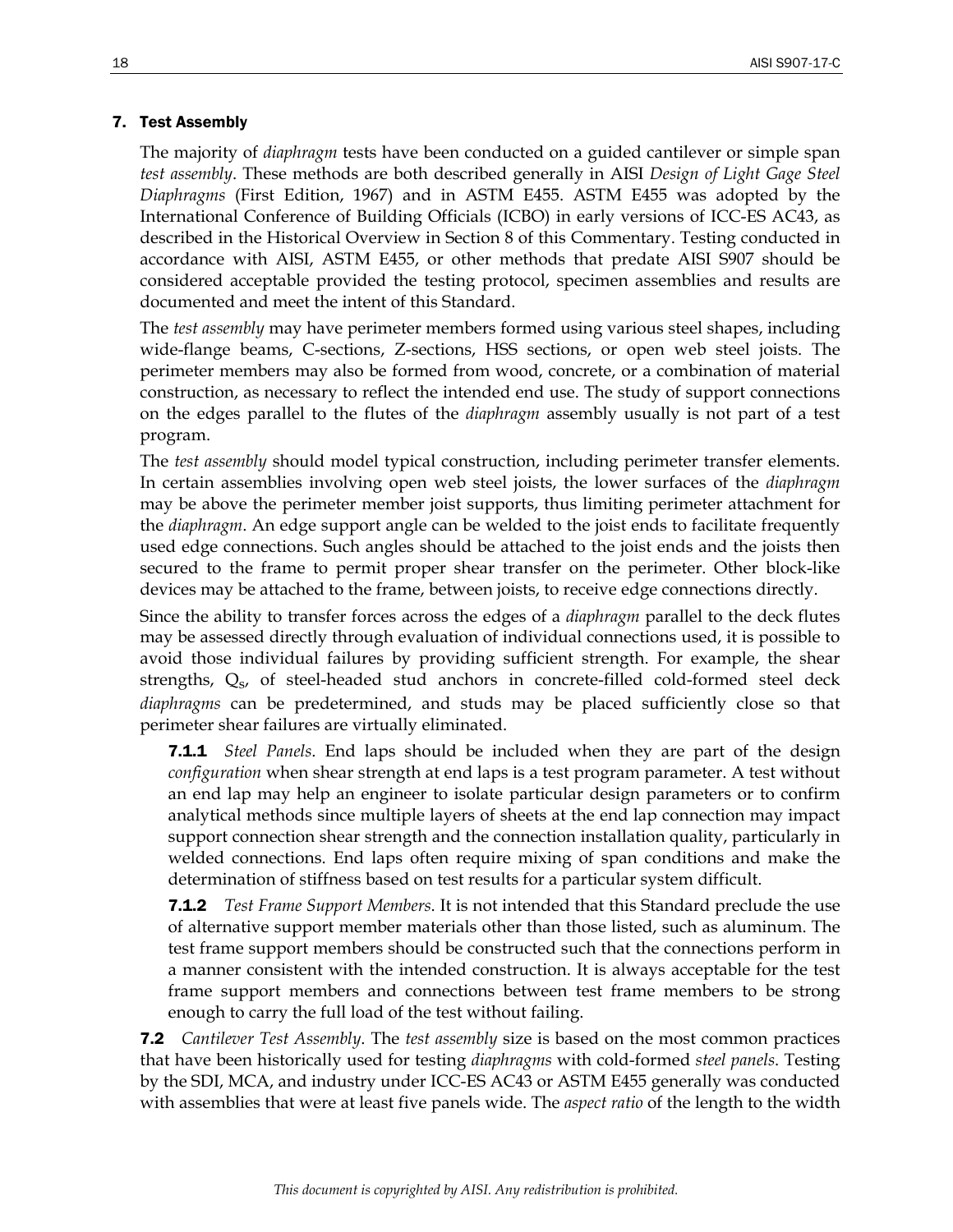was generally close to square for cantilever frames. The five-panel width reduces the influence of the side panels that have an edge attached to the sides of the support frames. This leaves three interior panels that are not influenced by the parallel edge attachment to represent the majority of the panels in a *diaphragm* system, using the *steel panels* as the shear resisting stressed skin of the system. Partial-width panels should not be used to complete a *test assembly* unless the partial-width panel is fastened to supports and stitched to the fullwidth panel so that the full-width interior panel strength can be fully developed. The assembly size is limited to a ratio of 1.67 to 0.6 to limit the effects of *in-plane* bending stress and deflection relative to the shear and shear deflection of the assembly for general use.

It should be noted that *test assemblies* outside the range of the specified size or *aspect ratio* may be used to investigate conditions in which the specified assembly size may not be representative of the actual usage in a structure. This could include *diaphragms* with large or small *aspect ratios* or fewer than five panels in the width of the assembly. Some of the MCA, SDI, and industry testing performed in accordance with ICC-ES AC43 or ASTM E455 fall into this category and have been demonstrated to provide acceptable results. *Test assembly* sizes outside the range of the *aspect ratio* specified in AISI S907 should only be used to reflect such actual *diaphragm* conditions.

## 8. Number of Diaphragm Tests

The development of a large-scale test program is dependent on its objective, such as to expand the limits of or to confirm an analytical method. The number of tests required will vary depending on the parameters involved in the theory being investigated. A literature review of the historic practices, theory, and tests should be considered when developing a test program. The differences in historical practices are not necessarily reasons for discarding existing test data.

## *Historical Overview*

There has been significant testing of *steel panel diaphragms* and *diaphragm* components or connections in the United States since the late 1940s. Much of that work can be generally grouped based on the two commonly used analytic design methodologies; the Steel Deck Institute *Diaphragm Design Manual* (DDM) and the U.S. Government Department of the Army, Navy, and Air Force TM-5-809-10 (1982) *Seismic Design for Buildings* (Tri-Services Manual, or TSM). The Canadian Sheet Steel Building Institute (CSSBI) recognizes both the SDI DDM method and the TSM method in its *Design of Steel Deck Diaphragms* (CSSBI, 2006).

The TSM was derived from the analysis of product manufacturer's proprietary (non-public) large-scale *diaphragm* testing made available to the authors of the initial TSM chapter on *diaphragms*, S.B. Barnes and C.W. Pinkham of S.B. Barnes and Associates, in 1966. This data is reported to have been comprised of tests covering profiles ranging in depth from 1.5 in. (38.1 mm) to 8 in. (203 mm), nominal thicknesses from 0.0295 in. (0.749 mm) to 0.0598 in. (1.519 mm), end lapped, non-end lapped, fluted, cellular, deep deck, and with and without concrete fill. The deck-to-structural support attachments were all welded. Sidelap attachments included button punches and various types of welds based on deck side joint *configuration* including top arc seam welds, side seam welds (as shown in Figures 2.12 (A) and 7 (B) of AWS D1.3/D1.3M), fillet welds, and flare groove welds. Most of the testing used to develop this method was based on single and double span deck panels used in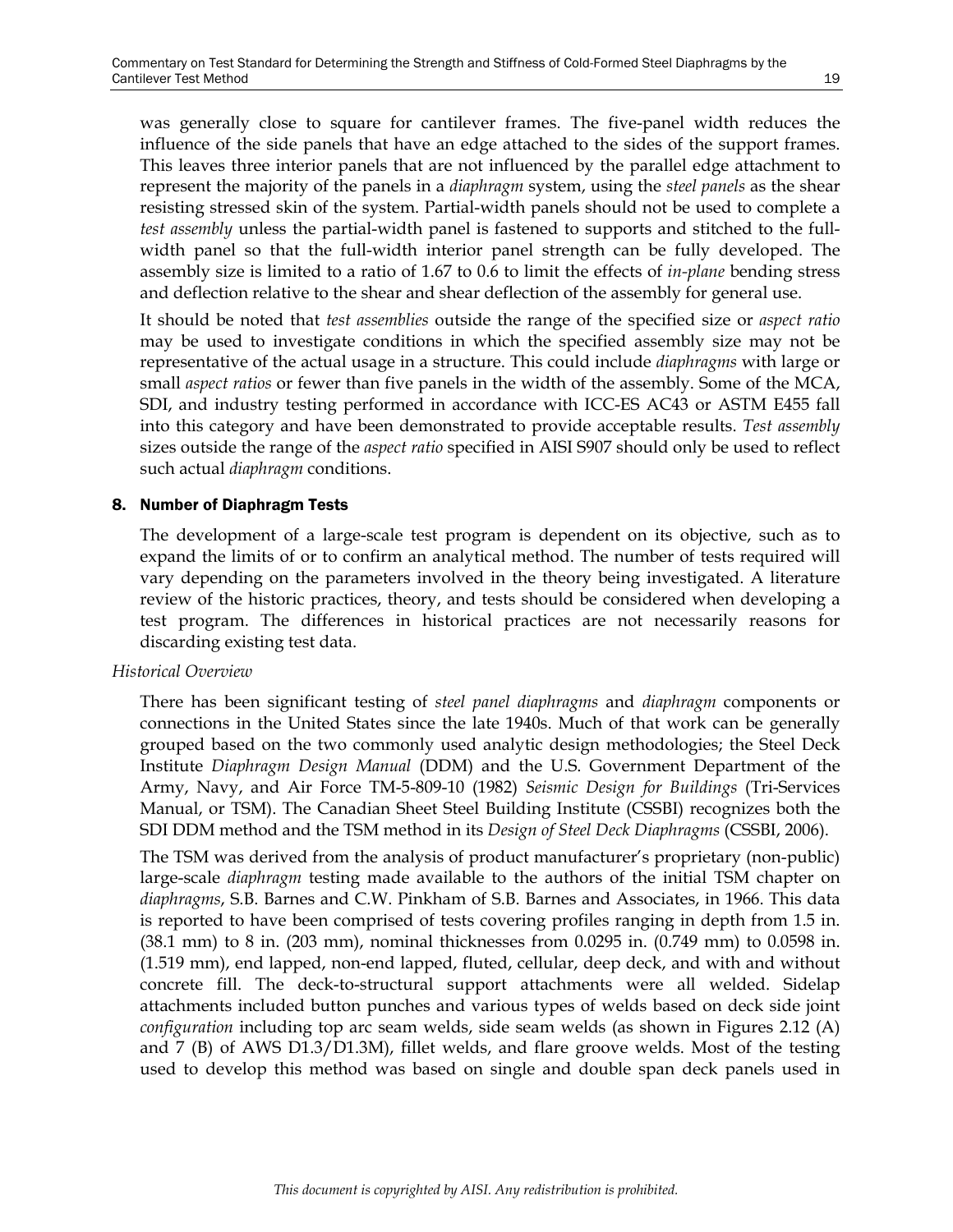combination (single/single, double/double, or single/double). Tests included either lapped or butted end conditions.

Significant additional testing has been conducted in the years since the initial publication of the TSM, typically by individual manufacturers for purposes of recognition or listing by product evaluation agencies such as ICC-ES (formerly ICBO-ES). The recognition of product and test data is commonly based upon evaluation standards published by the particular recognition agency. The most commonly cited evaluation standard is AC43, *Acceptance Criteria for Steel Deck Roof and Floor Systems*, as published by ICC-ES. AC43 was first published in 1996, and reflected the general practices in use at the time of its initial adoption. The tests have often been analyzed based on the general principles presented in either the TSM or DDM, or elements of both. Through the evaluation report process, the TSM and DDM methods have both been readily accepted as a basis to describe the *diaphragm* web shear strength and shear stiffness of proprietary fastening systems including *power-actuated fasteners* (PAF), screw fasteners, and side seam clinch systems based on testing. The published evaluation reports have been historically accepted and approved by building officials and structural engineers for these products on projects in the U.S. and internationally.

The Steel Deck Institute (SDI) published a method for the design of profiled steel deck *diaphragms* in the *Diaphragm Design Manual*, First Edition (DDM01) (SDI, 1981). The basis for confirmation of the theoretical formulas given in the DDM01 was a series of approximately 110 welded and 50 mechanically attached with screw or PAF to large-scale *diaphragm* tests performed at West Virginia University (Luttrell and Ellifritt, 1970). In addition, 53 welded and 75 mechanically fastened sheet-to-sheet and sheet-to-structure connection tests were performed, which resulted in the development of fastener strength and flexibility equations published in DDM01 (1981). The DDM01 (1981) did not specify the range of panels that could be calculated, but the confirmatory testing was based on panels ranging from 1.0 inch to 1.5 inch deep, nominal thickness from 0.018 in. (0.457 mm) to 0.0587 in. (1.49 mm), nonend lapped, fluted, without concrete fill. This testing program involved WR (Type B), IR (Type F), and NR (Type A) deck profiles. A few tests were conducted using 1.0 in. (25.4 mm) form deck and 1-3/8 in. (34.9 mm) V-Beam panels. Most of the testing was based on multiple span deck panels and end laps were not investigated. The majority of the test program involved 18-gage (0.0474 in. (1.20 mm)) and thinner sheets with shorter span lengths (6 ft-8 in. (2032 mm) and under). The majority of the large-scale *diaphragm* tests did not include any sheet-to-sheet (sidelap) connections. The *Diaphragm Design Manual*, Third Edition (DDM03) (SDI, 2004) established application limits not addressed in DDM01. DDM01 primarily discussed 1-½ in. (38.1 mm) decks since those were the generic decks at the time.

To conduct tests for developing, modifying or verifying an analytical model, it is beneficial for researchers to study the test scope used to confirm the analytical model given in SDI DDM01 (1981), and the test programs described in the previous research (MCA, 2004; VT, 2008).

8.1 *Tests for Single Diaphragm System*. Tests of *single diaphragm systems* are intended to establish the strength and stiffness of a unique assembly based solely on the interpretation of the test results. For this reason, a minimum of three tests is required in accordance with Section K2.1.1(a) of AISI S100.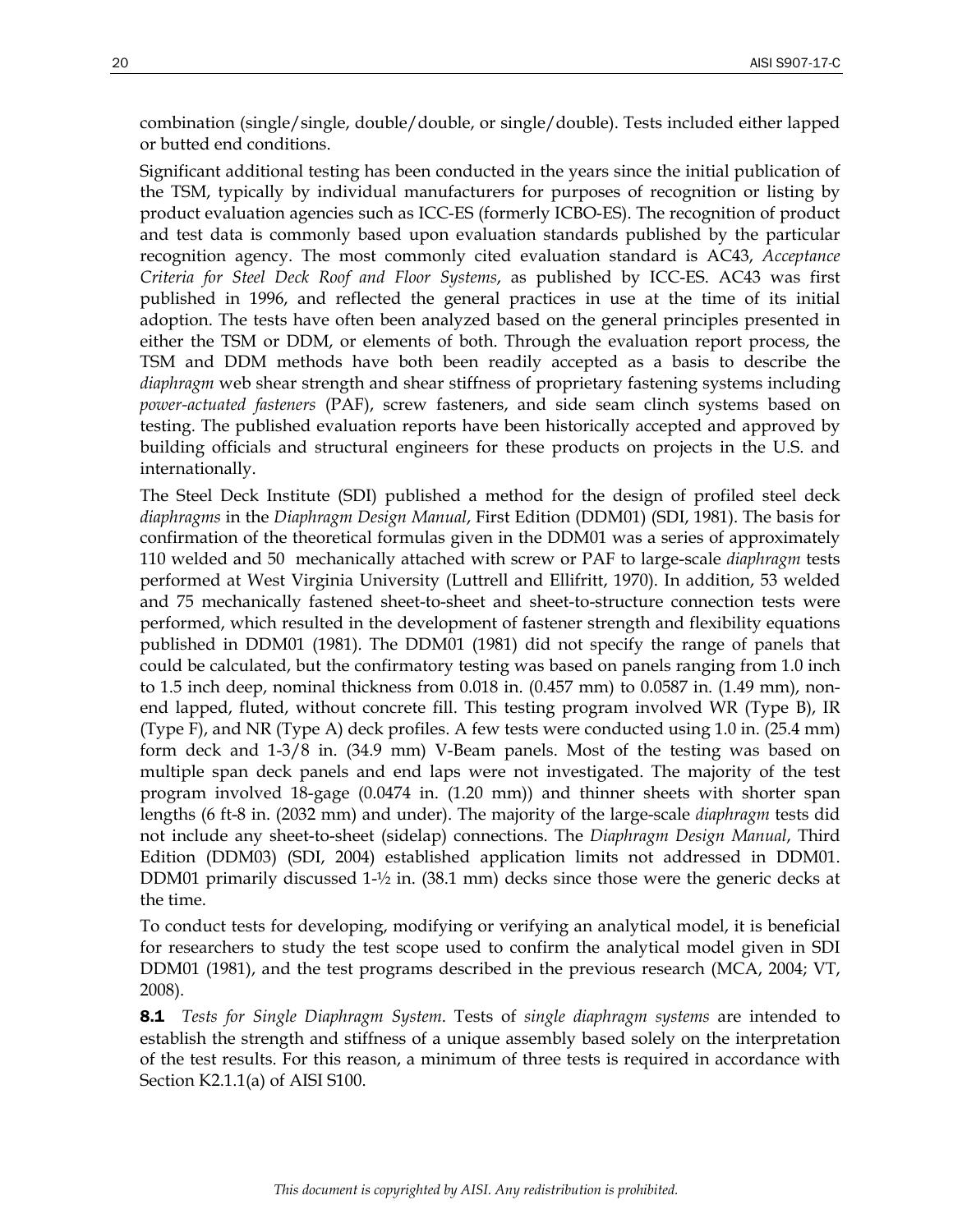8.2 *Analytical Model Tests*. Analytical model testing is conducted to develop, modify or verify an analytical model. This includes verifying or modifying a model based on connections, profiles, or other conditions not previously addressed by the model. Testing a new connection which demonstrates strength and stiffness within the bounds of the connections currently addressed in an analytical model is an example of verifying the application of an analytical model. Testing a new profile with dimensions outside the profile limitations previously included is an example of modifying an analytical model.

Large-scale tests in accordance with this Standard are commonly conducted in conjunction with small element connection tests in accordance with AISI S905 (2017). Chapter E of AISI S310 provides guidance regarding whether small element tests, large-scale tests, or both are required. Large-scale testing is not mandatory in all cases, although the researcher is not discouraged from running large-scale tests to better understand or verify the system effect of the new fastener, profile, or characteristic.

All existing diaphragm analytical methods count on a system effect, which includes the contribution and interaction of panel, support connections and *sidelap connections* while developing shear strength and stiffness per unit length. To verify that the method's system effect can be developed, the contribution of each parameter must be significant in some test *configurations*. The contribution of sidelap strength to the calculated nominal *diaphragm* strength in large-scale tests conducted to verify the system effect for *diaphragm* systems is varied based on the support fastener or sidelap fastener type being evaluated. For largescale tests to verify the system effect of new support fastener strength, guidelines for percentage of sidelap connector strength contribution should be between 10% and 25%. For large-scale tests to verify the system effect of new sidelap fastener strength, guidelines for percentage of sidelap connector strength contribution should be between 25% and 67%.

*(a) Parameters* 

Section 8.2 (b) provides a list of commonly considered parameters in a *diaphragm* system to assist engineers selecting parameters applicable to a particular test program. The test program scope should include tests across the expected application ranges of the parameters. Parameters that can be determined by analytical methods can be excluded from the test program. When behavior differs across a given parameter's range, tests to explore the transitions in behavior should be considered. The minimum suggested increments are 0.005 in. (0.127 mm) for thickness and 20 ksi (138 MPa) for tensile strength based on material availability.

- *(b) Summary of Diaphragm System Parameters*
	- 1. Span
	- 2. Single-span and multiple-span applications
	- 3. Deck or panel profile
	- 4. Deck or panel uncoated thickness
	- 5. Deck or panel tensile strength
	- 6. Deck or panel cover width
	- 7. Deck or panel sidelap type
	- 8. Deck or panel end lap detail
	- 9. Support fastener type
	- 10. Support fastener size
	- 11. Support fastener location within the panel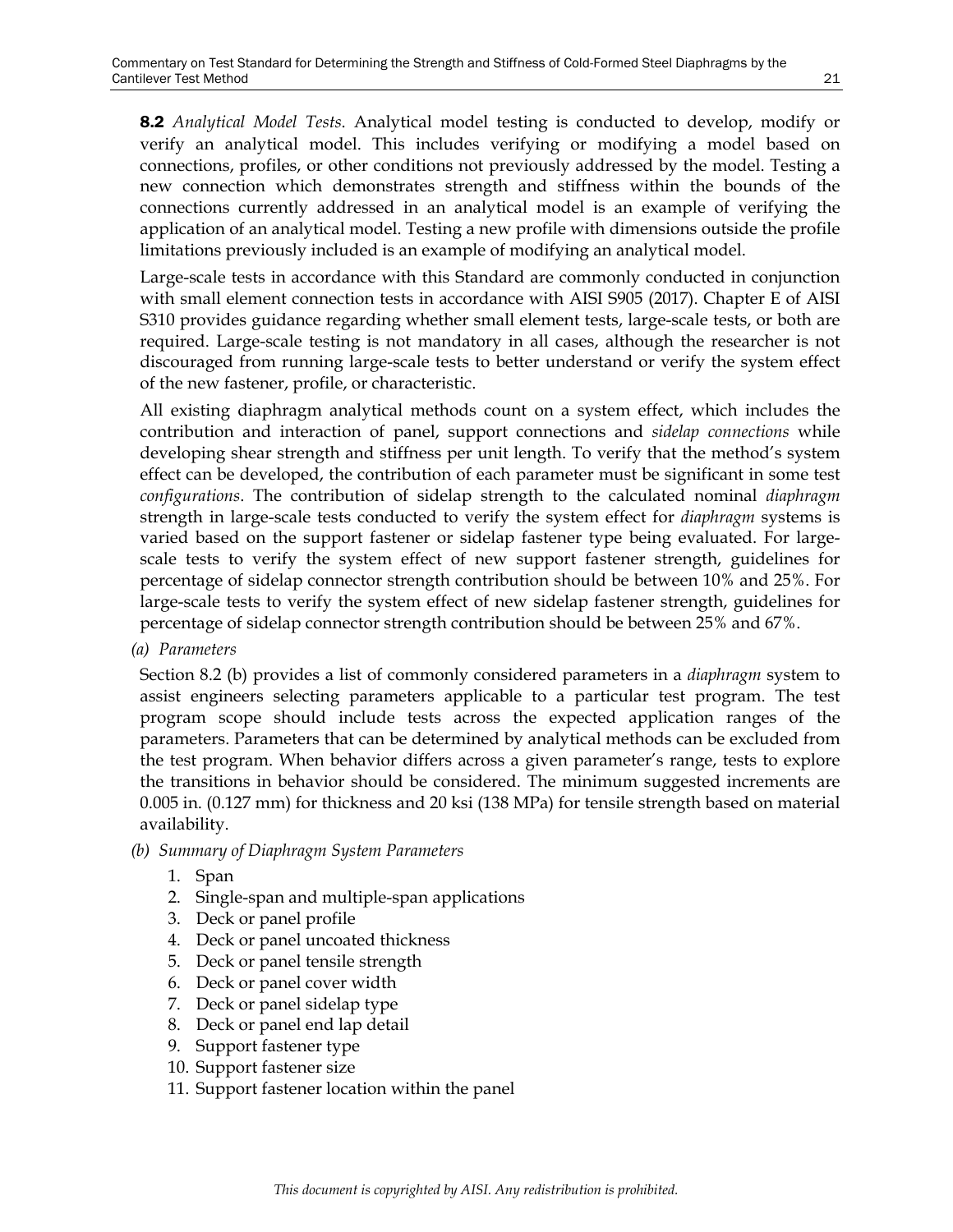- 12. *Sidelap connection* type
- 13. *Sidelap connection* size
- 14. Number of *side-lap connections* per span
- 15. Stiffening or reinforcing accessories
- 16. Edge detail parallel with the panel span
- 17. Limits for out-of-plane buckling
- 18. Support thickness
- 19. Support tensile strength
- 20. Concrete fill type and thickness
- 21. Concrete fill mechanical properties (density and strength)

Some parameters are naturally included in each test assembly, such as span, profile, thickness, and mechanical properties. The contributions of these essential parameters are considered in tests that are constructed to evaluate other variables. Multiple parameters may be varied in an individual test. The contribution of parameters being purposely evaluated must be significant in the test or the result might be trivial. Table C-E1.2-1 of AISI S310 summarizes the parameters whose contributions are defined in the SDI, MCA, and TSM analytical equations for their rational models.

Profile geometry can affect the number, type and size of acceptable fasteners; the ability to end lap; buckling resistance; and the response to warping shear. Fastener dimensions and mechanical properties may include but are not limited to shank dimensions, head or washer dimensions, hardness, and tensile strength. The number of required tests will depend on the *diaphragm* system analytical model.

It is acceptable to set a singular, minimum or maximum, value for the contribution of a parameter through testing. Examples are:

- (i) Constant sidelap shear strength,  $P_{\text{ns}}$ , for all values of t and  $F_{\text{u}}$ , as used in Section D1.2.6 of AISI S310 for a non-piercing button punch, and
- (ii) The benefit of increasing  $F_u$  for a particular fastener is determined to be negligible after some value of  $F_u$ .
- *(c) Failure Modes*

*Diaphragm* failure modes are typically connection-related or limited by *out-of-plane* buckling of the *diaphragms*. Common failure modes can be summarized as follows (with applicable fastener types or materials enclosed in the parentheses):

End-shearing failure (PAF, screw or weld) Bearing, tearing, slotting and piling up (PAF, screw or weld) Tension failure in net section of fastener (PAF, screw or weld) Shearing of fastener (PAF, screw or weld) Tilting/Bearing, pull-over, and pull-out of fastener (PAF or screw) Deck *out-of-plane* stability (*buckling*) failure (deck)

If, in a given test program, any one of the above-mentioned failure modes does not occur (e.g. deck buckling failure), additional tests are not required to develop a particular failure mode. Companion small element lap-joint shear connection tests may be conducted in accordance with AISI S905 for all combinations of sheet steel and base steel that are within the fastening system or welding application limits. It should be noted that historically, *diaphragm* values have been derived based on large-scale testing only, and thus programs without small element tests are permissible. These companion small element lap-joint shear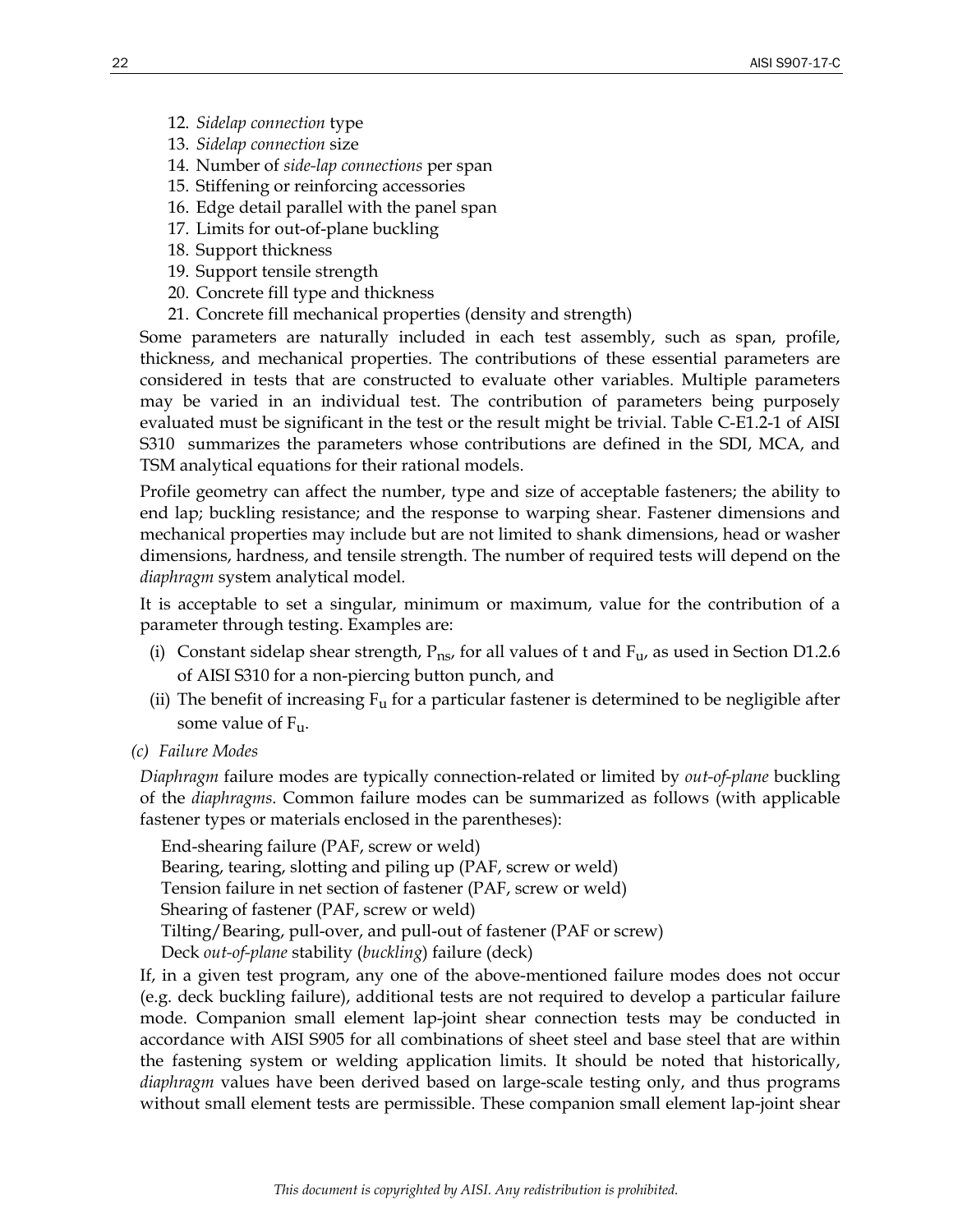connection tests "fill in the gaps" in any large-scale *diaphragm* system test program and serve to isolate the behavioral contributions of both frame support connections and *side-lap connections*. Some conservative simplification can be made to the companion small element lap-joint shear test scope, such as selecting minimum *base steel thickness* or minimum sheet steel tensile strength. Other simplifications may also be possible.

**8.2.2** Based on the complexity present in most analytical models for cold-formed steel *diaphragms*, this Standard requires a minimum of three tests to modify, extend or verify an analytical model. Tests are not restricted to only one parameter change at a time. For large complex models, this may not be practical. However, it may be necessary to develop portions of the theory by having single-parameter control to understand the effect of a particular parameter. Researchers should apply the rules rationally to specific conditions; for example, a parameter with limited range may not require tests at intermediate points. The following examples illustrate a recommended minimum number of tests to modify, extend or verify the application of an analytical model for various scenarios.

(1) Fastener type outside the scope of an analytical model, while all other parameters in the design application are within the acceptable limits of the analytical model:

The purpose of the test is to verify that the analytical model used to compute the *diaphragm* strength can predict an acceptable strength for the assembly with the proposed fastener type. Acceptability includes use of the model's existing safety and resistance factors. The test program will be limited to one size and type of the proposed fastener. The test fixture will be based on the minimum acceptable support thickness.

AISI S310 Table E1.2-1 sets the essential parameters. The essential parameters that define connection strength and flexibility and that should vary in the test program are the deck thickness,  $t_{\text{deck}}$ , and the grade of steel of the deck,  $F_u$  <sub>deck</sub>. Therefore, the minimum number of tests is six, i.e. 3 (number of tests per essential parameter)  $\times$  2 (number of essential parameters). The test program must include the full design range of each essential variable. Other assembly parameters may be included in the test program but must be within the analytical model's acceptable limits. Supplemental small-scale tests of the proposed fastener type could precede the largescale tests and could determine a starting point strength and flexibility to use in the theory.

(2) New panel profile outside the scope of an analytical model, while all other parameters in design applications are within the acceptable limits of the analytical model:

The purpose of the test program is to verify that *diaphragm* strength and stiffness can be predicted using the new profile in the analytical model. Acceptability includes use of the model's existing safety and resistance factors. The test program will include the range of variables:

- (a) Only one panel depth, pitch and width,
- (b) Several panel thicknesses,  $t_{\text{deck}}$ , and
- (c) One specified tensile strength, i.e. grade of steel sheet,  $F_u$  deck.

Every effort should be made to maintain  $F_u$  deck relatively constant and near the specified value at each deck thickness. However, this is difficult in practice and the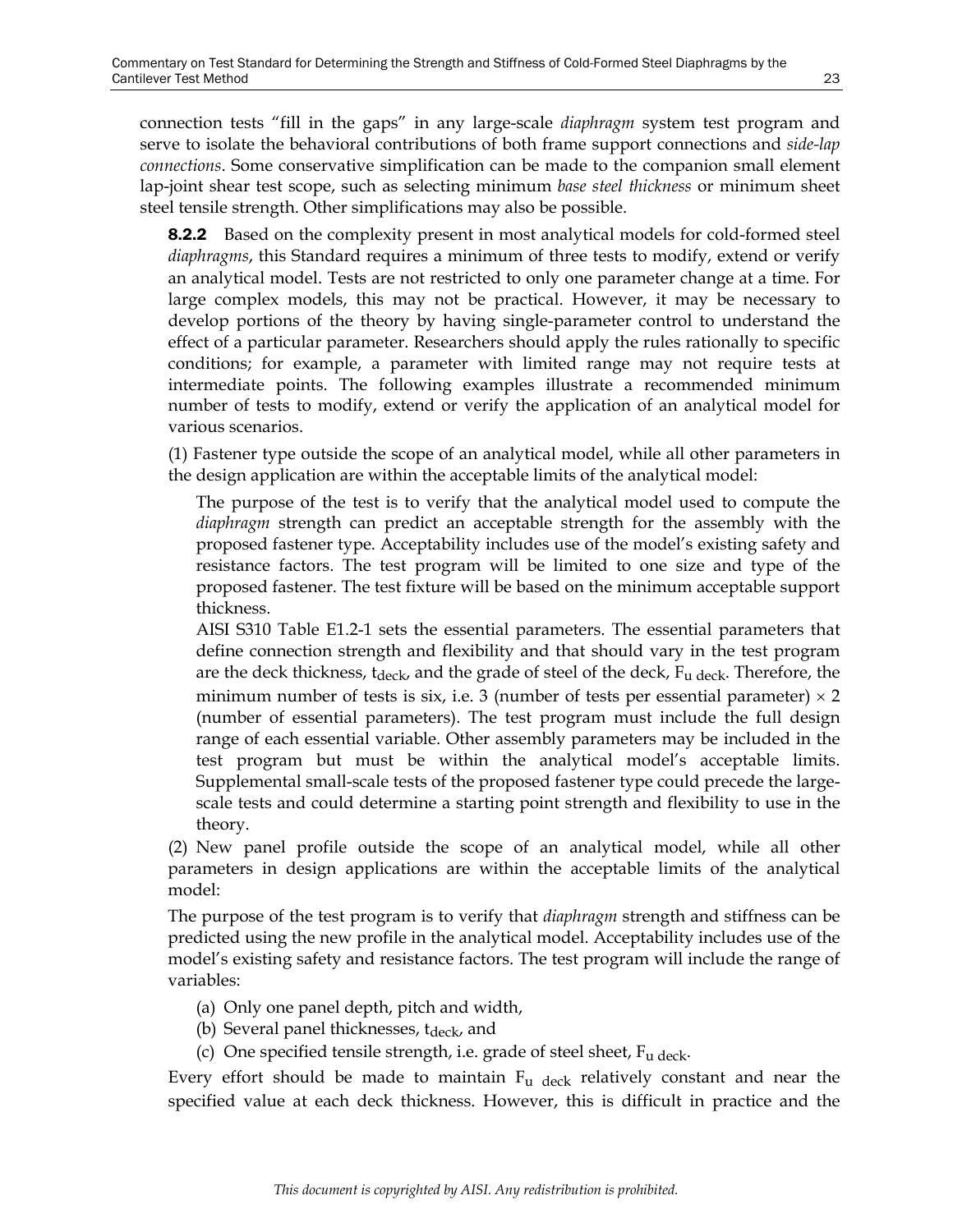actual tested  $F_u$  deck and deck thickness values must be used to confirm that the theory reasonably predicts the tests.

AISI S310 Table E1.2-1 sets the essential parameters. If more than one cover width is needed, it is acceptable to test the smallest width. The essential parameter that defines strength and stiffness and that should be varied is the deck thickness,  $t_{\text{deck}}$ . The minimum number of tests is three, i.e. 3 (number of tests per essential parameter)  $\times$  1 (number of essential parameters). It is rational to select connections that have better repeatability to help isolate the panel profile's contribution. Other assembly parameters may be considered in the test program, but must be within the analytical model's acceptable limits. For example, a test program may vary the span range and support connection spacing over the manufacturer's stated design limits.

(3) End restraint device across panels is outside the scope of an analytical model while all other parameters in design applications are within the acceptable limits of the analytical model:

The purpose of the test is to verify the *diaphragm* strength and stiffness using the stiffening device, which will enable one to calculate the benefit relative to the unstiffened system. The test program will include the proposed end device in one thickness, depth, cover width, and tensile strength and will be attached to the panels with #12 screws. If more than one device configuration is possible, it is acceptable to test the least combination of width, thickness, and tensile strength for each stiffening device depth and to use that restraint in design. Small-scale tests (and rational design) have shown that the minimum-specified stiffening device support connections would not control the device's contribution to strength and stiffness. Also, a minimum support thickness of 0.125 in. (3.2 mm) is required to achieve satisfactory performance and will be used in the tests. The stiffening device is attached to the panel where the strength contribution of the screw connection can be calculated using AISI S100. The test assembly will replicate design, which requires that each panel corrugation be attached to supports at the ends.

AISI S310 Table E1.2-1 does not explicitly set the essential parameters, but this stiffening accessory is a hybrid between a new panel profile and a new support fastener. There is one essential parameter that defines strength and stiffness. That parameter is the stiffening device strength contribution, which per AISI S100 depends on the combination of panel thickness and tensile strength, so the contribution of each essential parameter has been previously established. The minimum number of tests is three, i.e., 3 (number of tests per essential parameter)  $\times$  1 (number of essential parameters). It is rational to aim at panel thickness and tensile strength combinations that hit the probable high, low and mid-range expected in design. Other assembly parameters may be considered in the test program, but must be within the model's acceptable limits. It is rational to select panel span to thickness combinations that investigate the strength limits of the unstiffened system. If the intent were to allow variance in panel to support connection other than every corrugation, additional tests would be required.

(4) Small-scale tests have been performed in accordance with AISI S905, and analytical strength and flexibility equations have been established and calibrated for one new support fastener type and one new sidelap fastener type.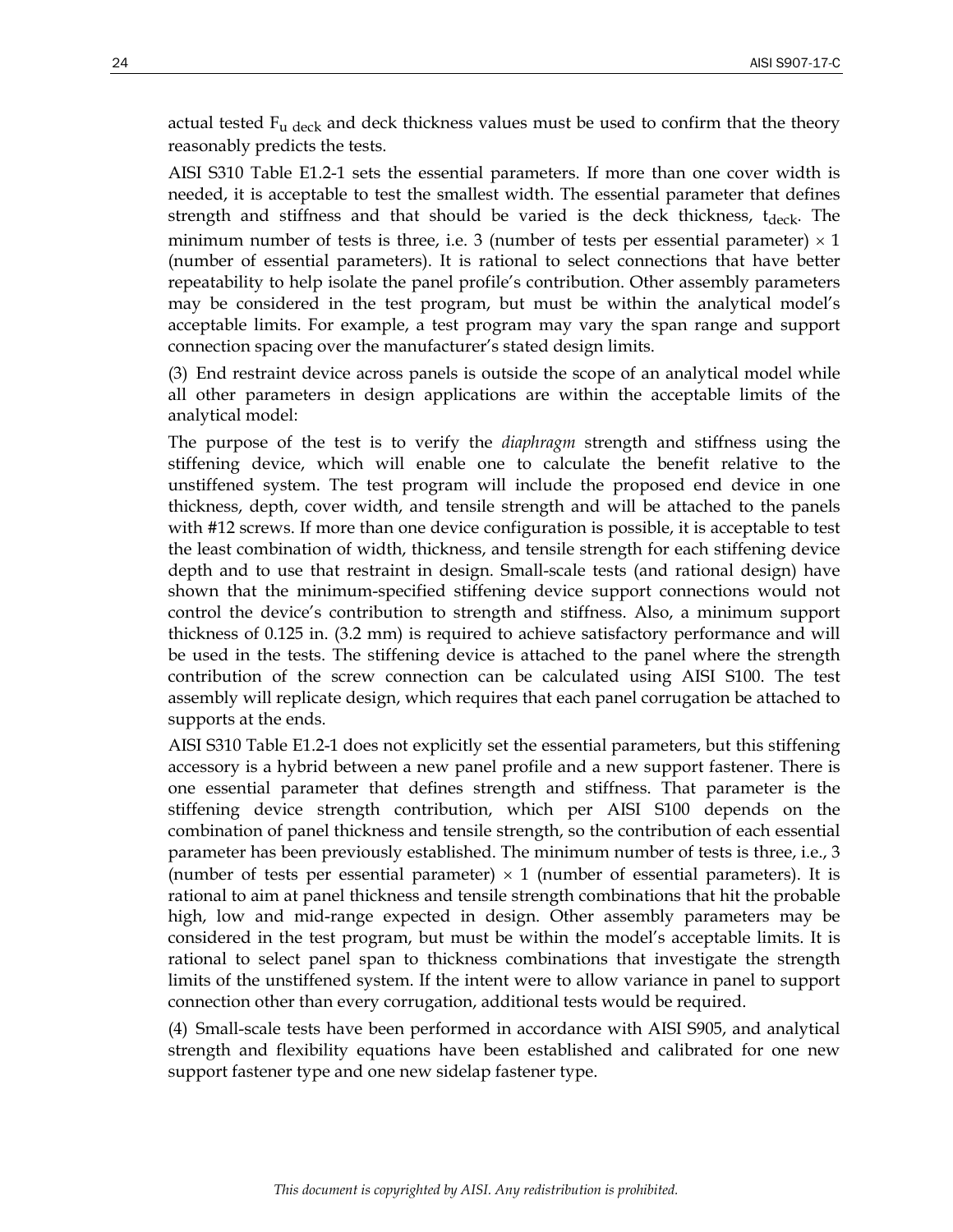The purpose of a large-scale *diaphragm* test is to verify that *diaphragm* strength and stiffness can be predicted using the new fasteners in the analytical model. Acceptability includes use of the model's existing safety and resistance factors. These fasteners will be used over a range of support and panel profiles where the thickness and tensile strength of support or panel can vary. The established limits of the new connection strength equations conform to the limits of the system model.

AISI S310 Table E1.2-1 sets the essential parameters, but these were used in the smallscale tests to establish maximum nominal strength and application limits. Each fastener strength and flexibility equation may depend on deck thickness, t<sub>deck</sub>, and the grade of steel of the deck,  $F_u$  deck, so the independent essential parameters are two and the same in each fastener strength and flexibility equation. As long as all other parameters are within the acceptable limits, S310 Chapter D, with certain restrictions, does not require large-scale tests. However, large-scale confirmatory tests are generally supportive and encouraged, but may not be absolutely necessary depending on the intent of the test program. The essential parameters for the large-scale tests are two: (1) the support fastener strength and flexibility equation, and (2) the sidelap fastener strength and flexibility equation. The strength and flexibility equations for either a support or *sidelap connection* are dependent on the same properties (fastener, support and panel) and should be simultaneously evaluated at each connection during a test. The minimum number of tests is six, i.e. 3 (number of tests per essential parameter)  $\times$  2 (number of essential parameters). A discussion of the interrelationship between support and sidelap fasteners is in the Commentary of AISI S310 Section E1.2. Other configuration parameters may be considered in the test program, but must be within the model's acceptable limits. The contribution of each fastener must be significant in each test. The range limits of Standard Section 8.2.1 can be based on the product of thickness and tensile strength.

## 9. Test Procedure

## 9.1 Static Test

9.1.1 *Bare Frame*. Testing the *bare frame* assembly is required to determine if the *bare frame* carries a significant amount of the shear in relation to the shear being carried by the *diaphragm* web. If  $P_{fn}/P_{max} > 0.02$ , the maximum applied load needs to be corrected per Eq. 10.1-2 for *diaphragm* strength analysis; if  $P_{\text{fd}}/(0.4P_{\text{max}}) > 0.02$ , the load at which the stiffness is calculated needs to be corrected as well per Eq. 10.2-6.

The weight equivalent to the weight carried by *bare frame* in the full-frame assembly should be added on the load beam of the *bare frame test assembly* so that any effect of roller friction can be assessed.

9.1.2 *Loading Procedure*. The loading system used to apply loads to the full-frame assembly should be calibrated conforming to the requirements of ASTM E4 (2016)*.*

The test sequence should be long enough to allow adequate data collection and to allow potential time-dependent relaxations in the system. Particularly when using manual data collection, the time required to conduct a test usually exceeds the minimumspecified time.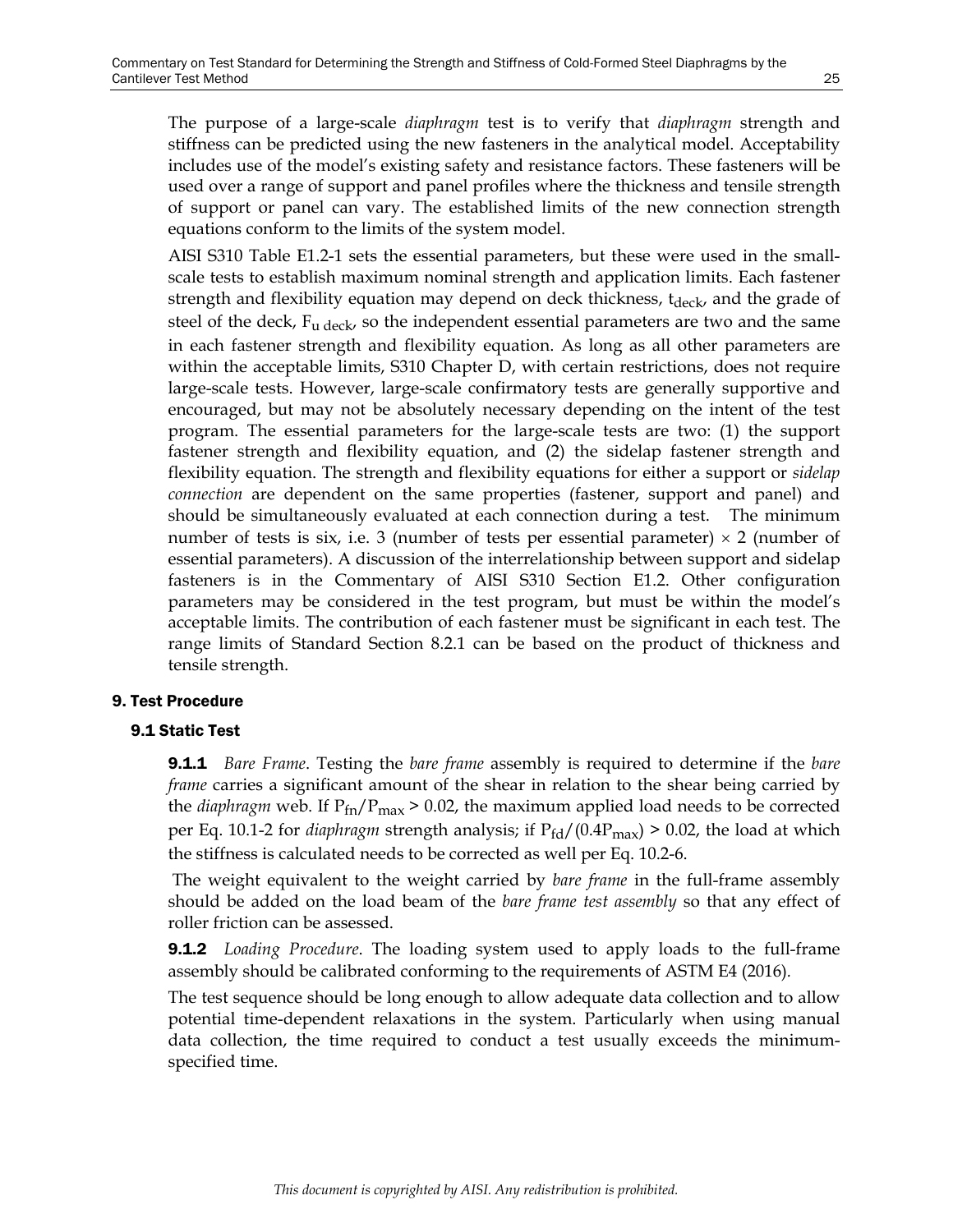The stiffness and resistance of the *bare frame* will not be available in a field construction, and are removed by the formulas indicated. In evaluation, it should be noted that the *diaphragm* as a "beam" is in the "short-deep beam" category. Therefore, the "plane section" assumptions for longer beams do not apply.

The measured stiffness, G', reflects the performance of the *diaphragm* field as it resists shear forces. The frame itself usually has little resistance to movement prior to attaching the *diaphragm*.

The shear strength and stiffness values for *diaphragms* may vary in a nonlinear manner with respect to panel length. However, reasonably conservative intermediate design values may be found by interpolation of results from similar systems of differing lengths. Extrapolation of data may lead to erroneous results.

#### 10. Data Analysis

These sections provide a clarification in the analysis of test data to produce values of nominal shear strength [resistance] and stiffness for use in design.

10.1 *Determination of Nominal Diaphragm Web Shear Strength* [*Resistance*]. The *test assembly* members parallel to the hydraulic actuator load will have a maximum load of  $P_{\text{max}}$  and an average maximum unit shear to the *diaphragm* web of P<sub>max</sub>/b. The frame members perpendicular to the load P will have a maximum load of  $P_{max}$  (a/b) and an average maximum unit shear to the *diaphragm* web of  $P_{\text{max}}$  (a/b) /a =  $P_{\text{max}}$ /b. Thus, the average maximum unit shear to the four perimeter framing beams is constant  $P_{max}/b$ .

10.2 *Determination of Diaphragm Web Shear Stiffness*. The net deflection at which stiffness or flexibility is to be determined is set at  $P_d = 0.4P_{max}$ . The load,  $P_d$ , used to calculate the stiffness or flexibility of the *diaphragm* web is reduced if the load on the *bare frame* test, Pfd, exceeds 2% at that net deflection.

The zero deflection adjustment removes frame and/or deflection gage slack that is not part of the *diaphragm* stiffness. However, if the initial load deflection is due to either movement at *diaphragm* to panel support or *sidelap connections* or panel distortion, the zero point adjustment should not be made and the full displacement at  $P_d = 0.4P_{max}$  should be used to determine G'.

When a preload is applied to the test assembly, the point of zero deflection is considered as the origin of the load-net deflection curve as shown in Figure C-1. Determining G' when a preload is applied as follows:

$$
G' = \frac{(P_d - P_{preload})a}{\Delta_d b}
$$
 (Eq. C-1)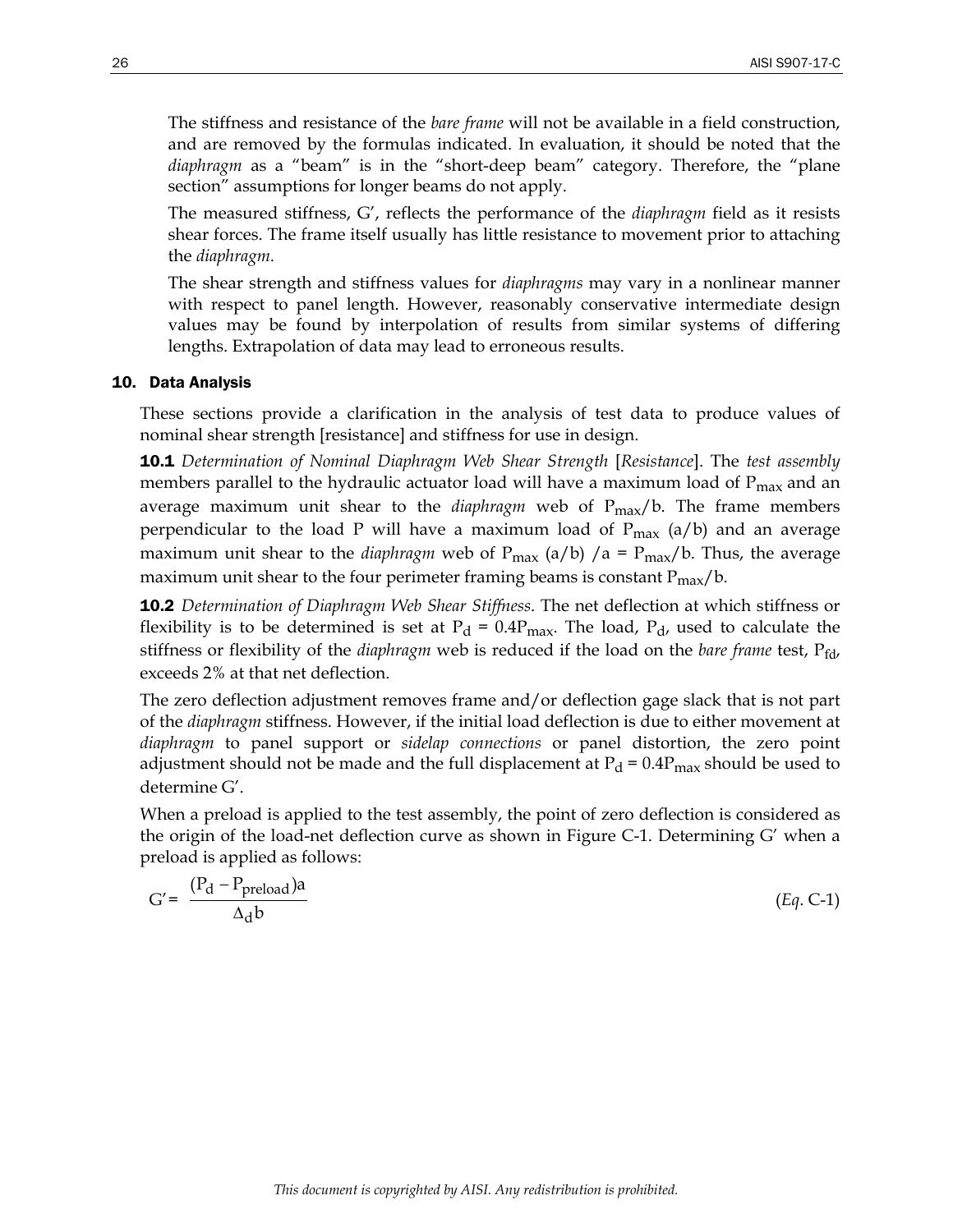

Figure C-1 – Load-Displacement Curve With Preload Condition

Test assemblies utilizing panels with mixed numbers of spans and continuity combinations, such as would be found in a test with both double span and single span sheets, have been used for years. This is required to confirm that end laps can be made or to test the impact of end laps on strength. Theoretical stiffness equations often need to consider the effects of span continuity and the number of spans. The theoretical test frame deflection must be calculated based on the particular configuration used in the test so this deflection can be compared with the tested deflection.

#### 11. Conditions of Acceptance

**11.1** *Existing Test Data*. Earlier editions of S907 required a correlation coefficient (C<sub>C</sub>) of greater than or equal to 0.95 between test results and analytical model values for *diaphragm* web shear strength and C<sub>C</sub> greater than or equal to 0.95 for *diaphragm* web stiffness. Existing recognition from various evaluation services (Building Departments, ICC-ES, etc.) were based on this requirement. There was a consensus decision in the committee to align AISI S310 with the requirements of AISI S100 Section K2.1.1(c) such that the correlation coefficient  $(C<sub>C</sub>)$  be greater than or equal to 0.80. It should be noted that the lower correlation coefficient limit ( $C_c \ge 0.80$ ) is justified only because AISI S100 Section K2.1.1 requires a reliability calibration to be performed to determine the resistance factor or safety factor, and includes both the mean bias factor,  $P_{m}$ , and the coefficient of variation,  $V_P$ , in the evaluation. In the case of *diaphragms*, the required calibration procedure is given in AISI S310 Section E1.2.2. Without such calibration procedures, a correlation coefficient of 0.8 would be inadequate. The historical measure of  $(C<sub>C</sub>)$  of greater than or equal to 0.95 remains a rational benchmark for the comparison of new data historical results. More information on calibration and correlation coefficient  $C<sub>C</sub>$  can be found in AISI S100 Commentary Section K2.1.1.

11.2 *Analytical Model Tests*. When extending the limits of an existing model or confirming that a model is within its limits, it is necessary to make sure the new data fits the scatter of the existing data and will not alter the calibration leading to the system's factors. AISI S310 Sections E1.2.2 and E2.2 and the corresponding Commentary give guidance in this area.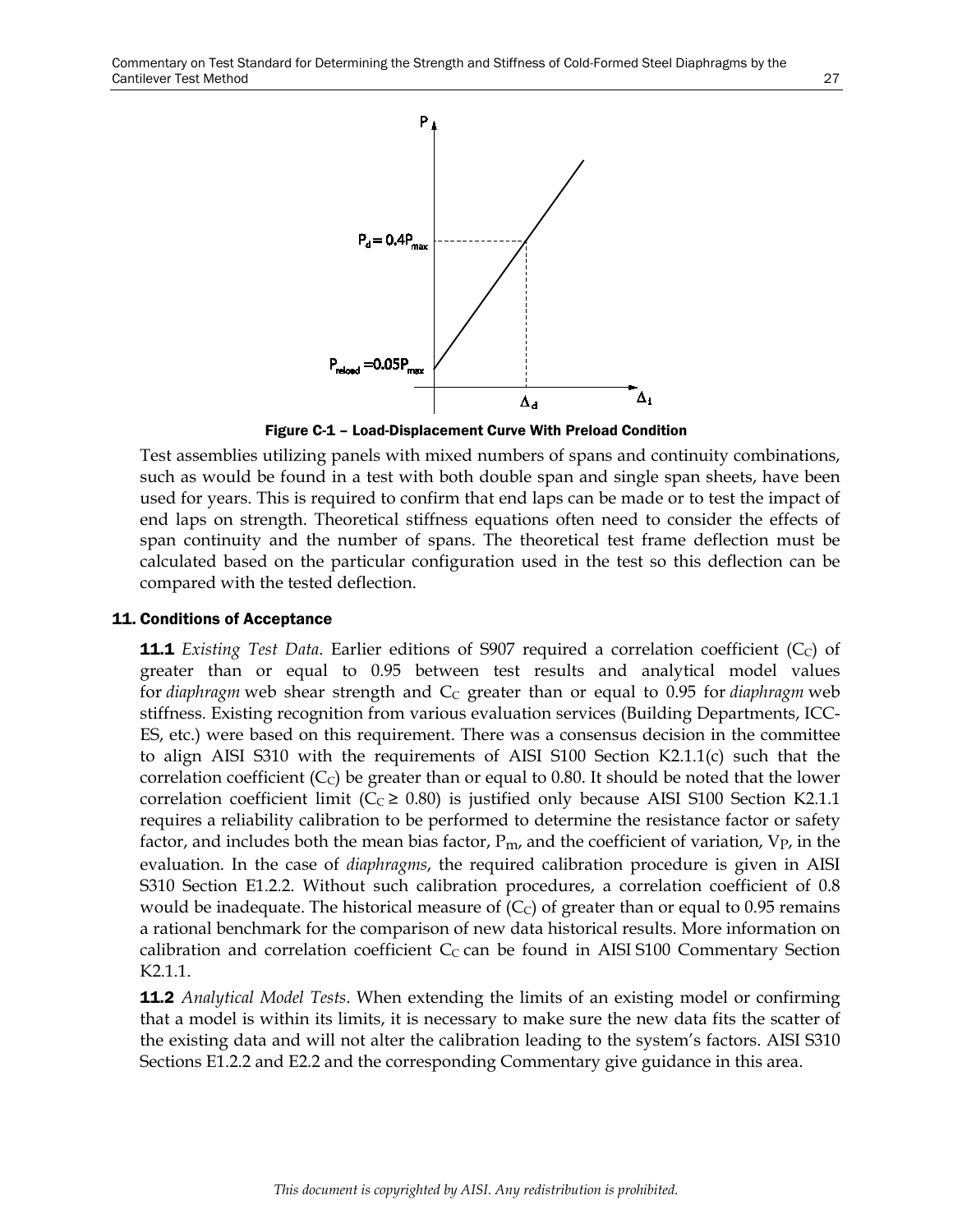11.4 *Load Displacement Hysteresis Loops*. Testing performed in accordance with AISI S907 may be used to determine other characteristics of the *steel panel* or *steel panel* assembly. The use of FEMA P695/ATC-63 or FEMA P-795/ATC 63-1 may be used to develop seismic system coefficients for test assemblies using *steel panels* tested in accordance with this standard.

Cyclic behavior usually results in backbone curves that are lower and different in shape than the monotonic load-displacement curves. The differences between cyclic tests and monotonic tests are in the post-elastic range and not in the elastic zone. How close the cyclic backbone curve follows the reference monotonic load-displacement curve is an indicator of steel deck diaphragm ductility.

#### 12. Test Specimen Materials and Connectors

This section describes the materials and connectors that have been used to date. It is not the intent to limit either materials or connectors to those described. However, testing to obtain enough data to have a reasonable assurance of repeatability should be performed.

12.2 *Structural Concrete*. To obtain desired concrete compressive strengths, the mix of the concrete used in the *diaphragm* tests should follow the requirements in ACI 211.1 or ACI 211.2, as applicable*.* Test cylinders of concrete used in *diaphragm* tests should be prepared in accordance with ASTM C31/C31M and tested in accordance with ASTM C39/C39M *.*

12.4 *Welding*. Resistance welding should conform to the requirements of AWS C1.1M/C1.1 (2015).

#### 13. Test Report

Information related to the material used and installation of the *test assembly* should be provided in the test report. The behavior and failure modes observed during testing should be reported.

#### References

- American Concrete Institute (Reapproved 2002), ACI 211.1-09 *Standard Practice for Selecting Proportions for Normal, Heavyweight and Mass Concrete*, 2009.
- American Concrete Institute (Reapproved 2004), ACI 211.2-98, *Standard Practice for Selecting Proportions for Structural Lightweight Concrete*, 2004.
- American Iron and Steel Institute (2013), S905-17, *Test Standard for Determining the Strength and Deformation Characteristics of Cold-Formed Steel Connections*, 2017*.*
- American Welding Society (AWS) (2012), AWS C1.1M/C1.1-2015, *Recommended Practices for Resistance Welding*, 2015.
- ASTM International (ASTM) (2016), ASTM E4-16, *Standard Practice for Force Verification of Testing Machines*, 2016.
- ASTM International (ASTM) (2016), ASTM E455-16, *Standard Method for Static Load Testing of Framed Floor or Roof Diaphragm Constructions for Buildings*, 2016.
- Canadian Sheet Steel Building Institute (CSSBI) (2006), *Design of Steel Deck Diaphragms*, Third Edition, 2006.
- Departments of Army, Navy and Air Force (1982), TM 5-809-10, *Seismic Design for Buildings*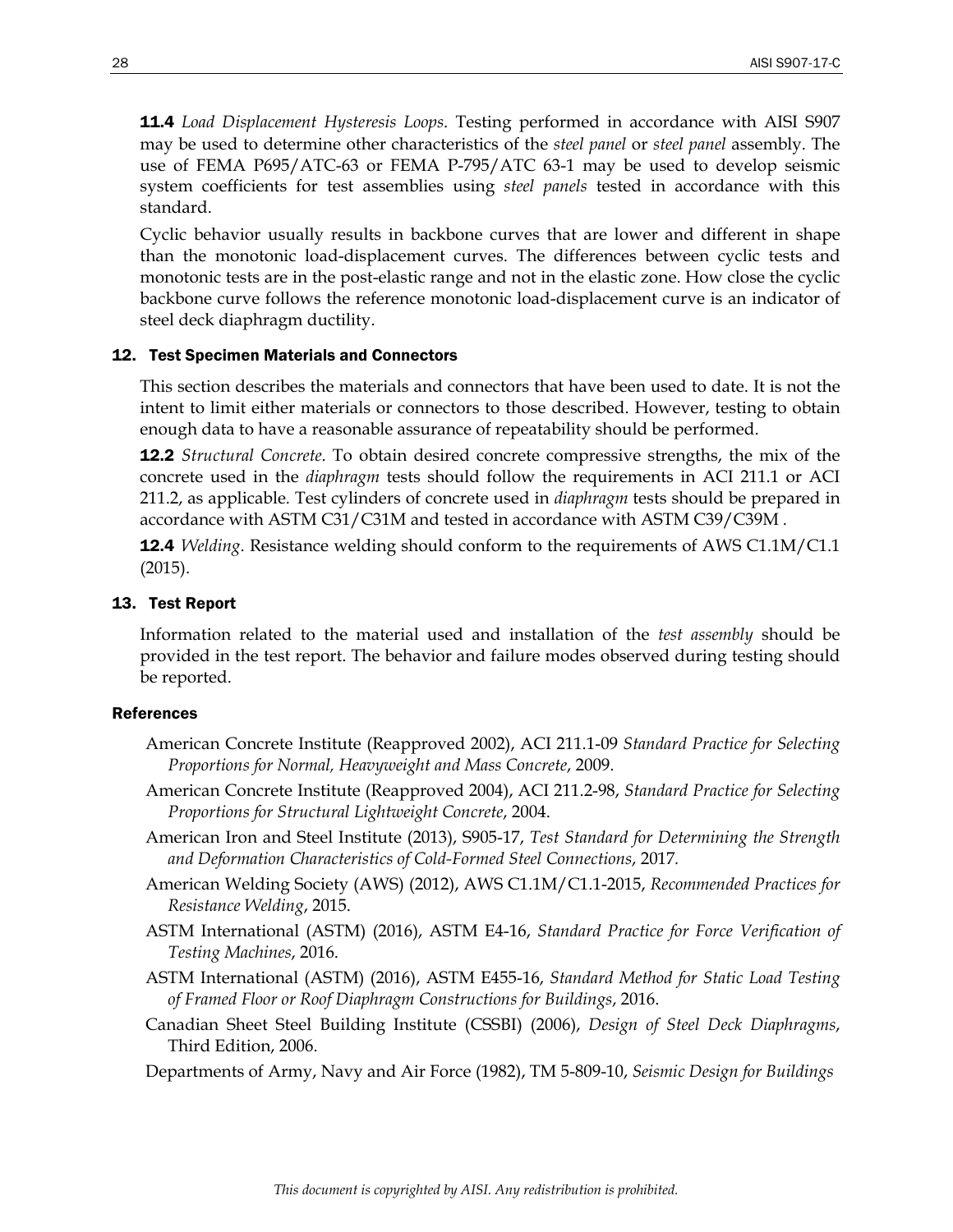- Essa, H., R. Tremblay and C. Rogers (2002), *"*Behavior of Roof Deck Diaphragms under Quasi-Static Cyclic Loading,*"* Ecole Polytechnique and McGill University, Montreal, Canada, 1982.
- Federal Emergency Management Agency (FEMA), FEMA P-695/ATC-63 (2009), *Qualification of Building Seismic Performance*, 2009.
- Federal Emergency Management Agency (FEMA), FEMA P-795/ATC-63-1 (2011), *Qualification of Building Seismic Performance Factors: Component Equivalency Methodology*, 2011.
- ICC Evaluation Service (ICC-ES) (2010), AC43-10, *Acceptance Criteria for Steel Deck Roof and Floor Systems*, 2010.
- Metal Construction Association (MCA) (2004), *A Primer on Diaphragm Design*, First Edition, IL, 2004.
- Nunna, R. (2011), S. B. Barnes Associates, Report No. 11-03, "Buckling of Profiled Steel Diaphragms,*"* July 18, 2011, Revised October 21, 2011.
- Steel Deck Institute (SDI) (1981), SDI *Diaphragm Design Manual*, First Edition, 1981.
- Steel Deck Institute (SDI) (2004), SDI *Diaphragm Design Manual*, Third Edition, 2004.
- Steel Deck Institute (SDI) (2006), SDI *Diaphragm Design Manual*, Appendix VI, 2006.
- Steel Deck Institute (SDI) (2015), SDI *Diaphragm Design Manual*, Fourth Edition, 2015.
- Virginia Polytechnic Institute and State University (VT) (2008), Report CEE/VPI-ST-08/03, "Deep Deck and Cellular Deck Diaphragm Strength and Stiffness Evaluation," 2008.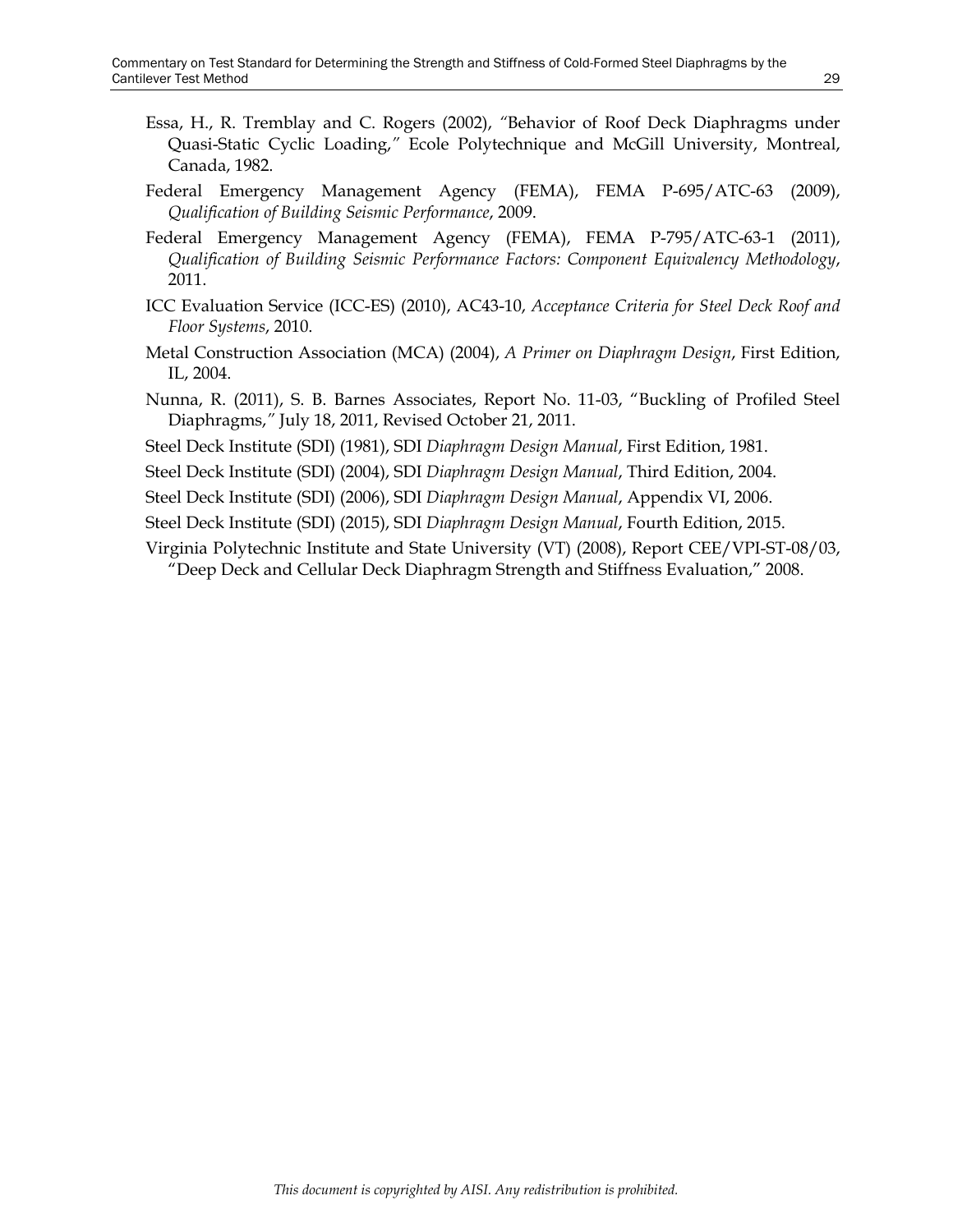

**American<br>Iron and Steel<br>Institute** 

25 Massachusetts Avenue NW Suite 800 Washington, DC 20001 www.steel.org